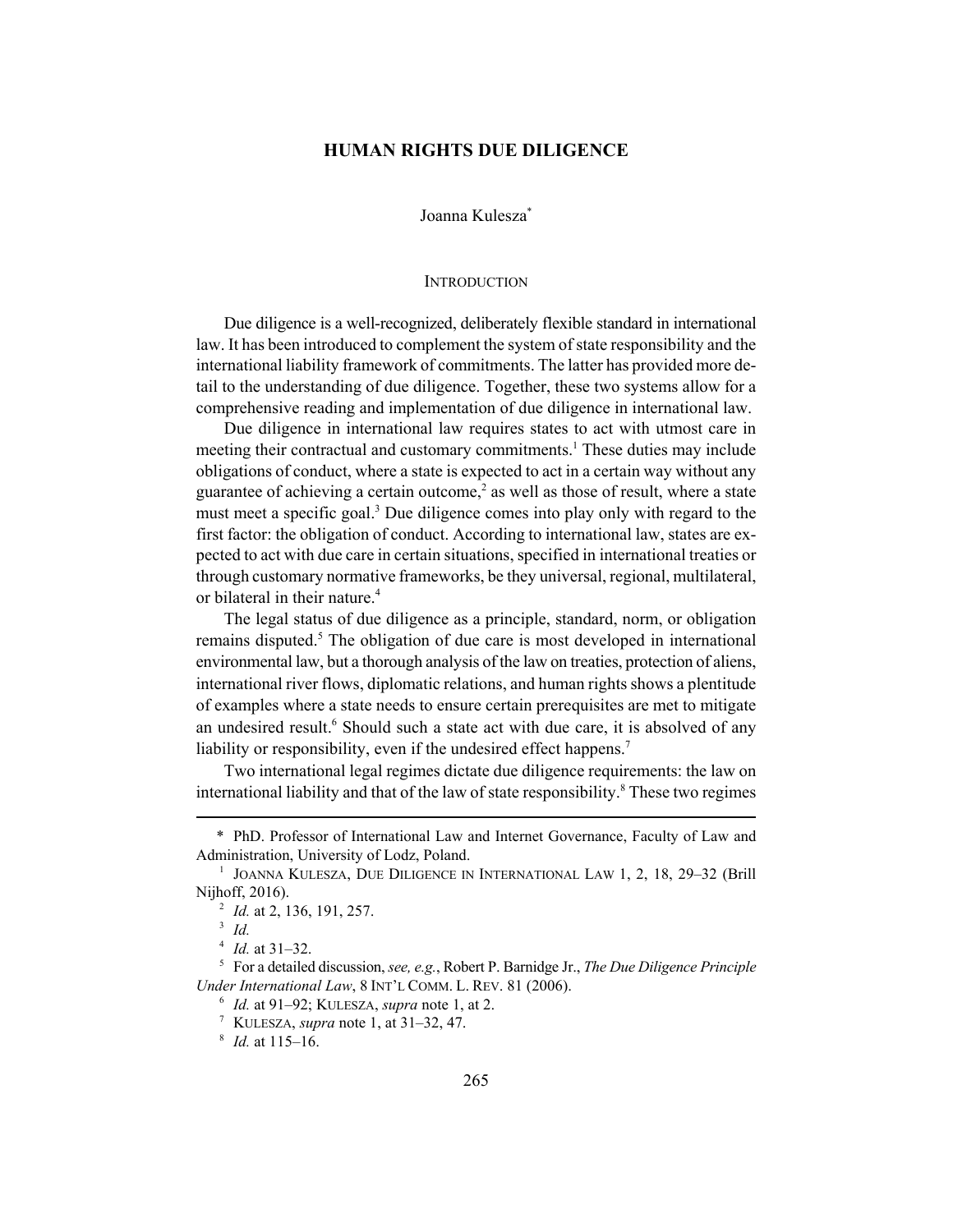have been the focus of the United Nations' (UN) International Law Commission (ILC) since 1947, resulting in two respective distinct work streams.<sup>9</sup>

The ILC is a group of independent, state appointed experts who provide legal guidance and analysis on international law issues to UN bodies.10 As per the UN Charter (UNC), the ILC was established in 1947 following a resolution of the UN General Assembly to fulfill its mandate under Article 13(1)(a) of the Charter of the United Nations. This provision authorizes the ILC and outlines its mission, to "initiate studies and make recommendations for the purpose of . . . encouraging the progressive development of international law and its codification."11 The ILC currently consists of thirty-four members from different countries, appointed by the General Assembly for a period of five years with the right of re-election.<sup>12</sup> The appointment follows a designation by one of the UN state parties and must reflect due representation of all the world's regions, cultures, and legal systems.<sup>13</sup> The members of the Commission may only be nominated from among outstanding experts in international law.<sup>14</sup> They serve on the Commission as individuals, not as representatives of states.<sup>15</sup> The Commission was initially composed of fifteen members (1949). Membership was expanded to include representatives from twenty-one states in 1956, then to twenty-five in 1961, to its current form, consisting of thirty-four members following the 1981 reform.<sup>16</sup>

The role of the ILC is to further the understanding and implementation of international law.17 While any detailed discussion on the nature, scope, and sources of international law goes far beyond the scope of this Paper, it is worth noting that the idea behind the foundation of the ILC was the understanding, shared by all UN member states, that there is indeed a system of internationally shared values, reflected in universally accepted and adopted norms. Such a normative framework has priority over national laws and regulations.<sup>18</sup> Its core principles can be found in the UNC)—an international treaty which laid the foundation for the United Nations as an international organization. This founding document is often referred to as the constitution of international law and, indeed, of the international community of states. The basic principles

<sup>9</sup> *Id.* at 8, 115–16, 124.

<sup>10</sup> *See* INT'L L. COMM'N, https://legal.un.org/ilc/ [https://perma.cc/MHU6-P42T] (last visited Dec. 13, 2021). For a detailed history of the ILC, *see id.* at 124–36.

<sup>&</sup>lt;sup>11</sup> U.N. Charter art. 13,  $\P$  1.

<sup>&</sup>lt;sup>12</sup> G.A. Res. 36/39, at 18–19 (Nov. 18, 1981); G.A. Res. 985 (X), at 45 (Dec. 3, 1955); G.A. Res. 174 (II), Statute of the Int'l Law Comm'n (Nov. 21, 1947).

<sup>&</sup>lt;sup>13</sup> G.A. Res. A/RES/600, Review of the Statute of the International Law Commission (Jan. 31, 1952).

<sup>14</sup> Statute of the Int'l Law Comm'n, *supra* note 12, at arts. 2, 3.

<sup>15</sup> *Id.* at arts. 2, 16.

<sup>&</sup>lt;sup>16</sup> G.A. Res. 1103 (XI), at 53 (Dec. 18, 1956); G.A. Res. 1647 (XVI), at 61 (Nov. 6, 1961).

<sup>&</sup>lt;sup>17</sup> Statute of the Int'l Law Comm'n, art. 1 (Nov. 21, 1947).

<sup>18</sup> *See, e.g.*, *Draft Articles on Responsibility of States for Internationally Wrongful Acts*, *in* [2001] 2 Y.B. Int'l L. Comm'n, U.N. Doc. A/56/10.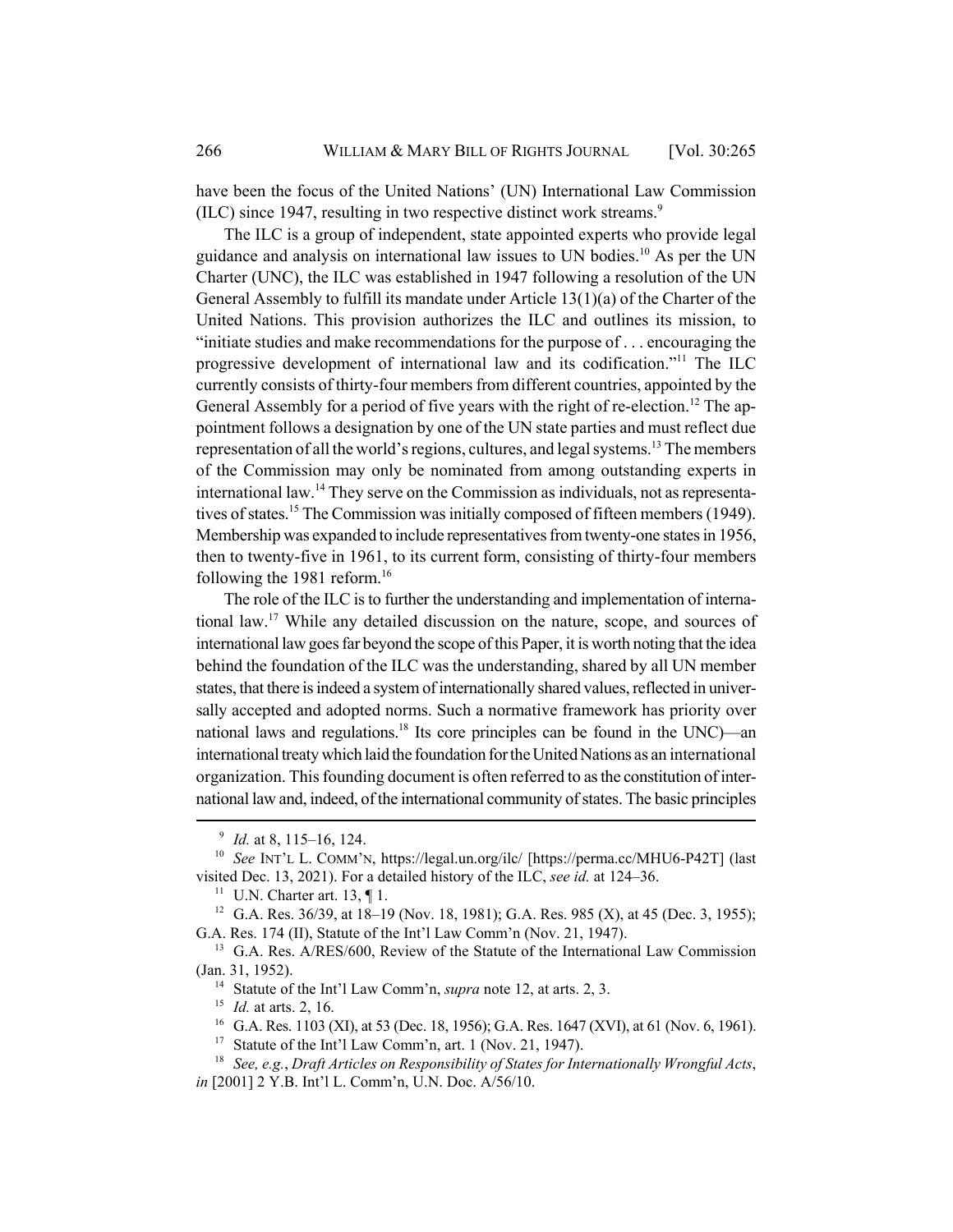of international law, which lie at the core of international cooperation and legal order, provide context for the argument that has been reiterated in Chapter I of the UNC.<sup>19</sup> They include, for example, the principle of sovereign equality, prohibition on the use of force, and due respect for fundamental rights of the individual (generally referred to as human rights law), which is discussed in more detail below.<sup>20</sup>

The work of the ILC complements that of the UN Security Council and, more significantly, of the International Court of Justice. While non-binding, ILC reports, documents, and draft articles serve as a reiteration of the basic principles of international law as reflected by the UNC.<sup>21</sup> ILC experts review a variety of sources of international law, including universal, regional, and bilateral treaty practice; customary law; judicial decisions; and academic writings to summarize current progress of international law for the practical application by relevant UN bodies. For international and constitutional law scholars, these are a trustworthy and reliable resource for analyzing and summarizing diverse legal practices based on various legal norms and principles.

For the purpose of this Paper, we shall look at the ILC work concerning state responsibility, reflecting the normative standard of Articles 2, 4, and 51, as well as Chapters VI and VII of the UNC.

The first relevant ILC work stream was focused on state responsibility for acts prohibited by international law.22 Relatively quickly, however, the ILC recognized the need to set standards for state behaviors in cases where international law does not explicitly prohibit an  $act^{23}$  This need led to the initiation of a complimentary work stream on international liability for acts not prohibited by international law, headed by the UN Special Rapporteur Pemmaraju Sreenivasa Rao, resulting in the 2001 ILC Draft Articles on State Responsibility.<sup>24</sup> The international law regime of state responsibility, as stated in the 2001 ILC Draft Articles on State Responsibility, though contested, is generally viewed as a reiteration of binding customary norms.<sup>25</sup> It establishes what is referred to as a "secondary" regime of state responsibility for the violation of any other primary internationally binding norm.<sup>26</sup>

<sup>19</sup> U.N. Charter, *supra* note 11, at Ch. 1; Elena Basheska & Dimitry Kochenov, "*Good Fences Make Good Neighbors" and Beyond . . . Two Faces of the Good Neighborliness Principle*, 35 Y.B. EUR. L. 562, 565–68, 574–76 (2016).

<sup>20</sup> *See* U.N. Charter, *supra* note 11, at art. 2; Basheska & Kochenov, *supra* note 19, at 565–76.

<sup>21</sup> Statute of the Int'l Law Comm'n, *supra* note 12, at arts. 19–20.

<sup>22</sup> KULESZA, *supra* note 1, at 115–16.

<sup>&</sup>lt;sup>23</sup> Int'l Law Comm'n, Rep. of the Int'l Law Comm'n on the Work of Its Fiftieth Session, U.N. Doc. A/53/10, at 19–20 (1998).

<sup>24</sup> Pemmaraju Sreenivasa Rao, *Second Report on International Liability for Injurious Consequences Arising Out of Acts Not Prohibited by International Law*, ¶ 59, U.N. Doc. A/CN.4/501(May 5, 1999).

<sup>&</sup>lt;sup>25</sup> *Draft Articles on Responsibility of States for Internationally Wrongful Acts, supra* note 18. <sup>26</sup> *Id.*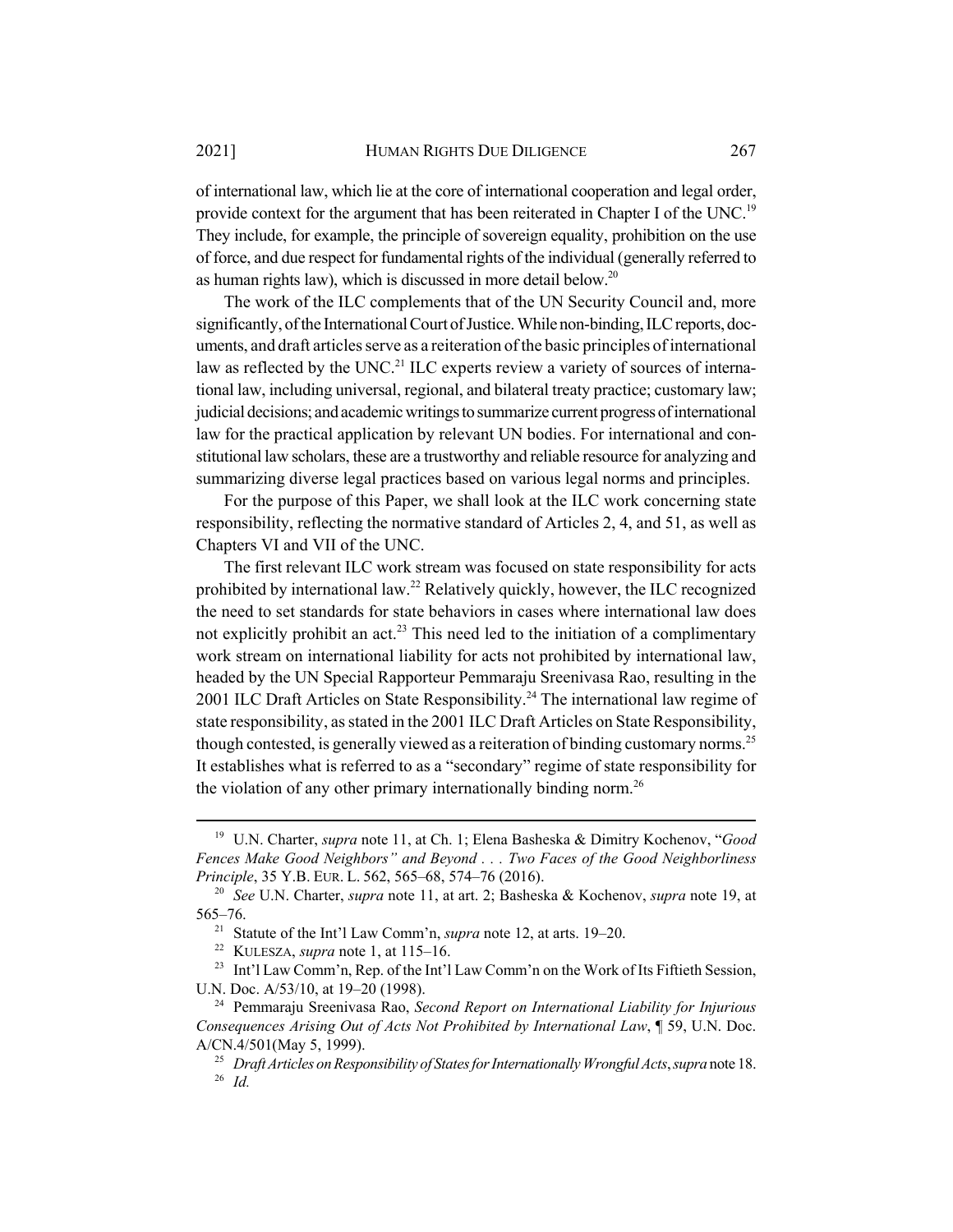Enforcing the rules of the *2001 ILC Draft Articles* requires follows a breach of an identifiable norm in international law.<sup>27</sup> Once a breach occurs, the regime of state responsibility is activated.<sup>28</sup> Upon its activation, state responsibility calls for direct reference to a specific, identifiable and identified norm of international law that has been violated.<sup>29</sup> In each case, a norm of international law, either customary or contractual, needs to be identified by the party attempting to hold a state responsible or by a court enacting sanctions under the customary law on state responsibility.

Such duties and obligations are usually negative—that is, they indicate what kind of behavior is prohibited.30 Accordingly, the *2001 ILC Draft Articles* refer to acts "prohibited by international law."31 As the international community evolved, it became clear that more than indirect violations of adopted standards pose a threat to international peace, good neighborly relations, or legally protected interests of others.32 Such harmful effects can be also caused by inaction—that is, a failure to prevent a given event or, more specifically, a failure to take appropriate measures aimed at preventing the undesired, harmful result. It is in this context that the ILC work on international liability comes into play. Originally focused on "significant transboundary harm" and specified in much detailed in international environmental law,<sup>33</sup> the ILC Draft Articles on International Liability reference many other international law regimes, such as diplomatic relations or the protection of aliens, where a state's failure to act results in its accountability.<sup>34</sup>

The 2001 ILC Draft Articles serve as the primary framework for identifying the obligations of states under international law.<sup>35</sup> Put simply, states can be held internationally responsible for a failure to act.<sup>36</sup> While international law requires a specific

<sup>33</sup> Nayantara Ravichandran, *Restricting Sovereignty—Transboundary Harm in International Environmental Law*, 2 ENV'T L. & SOC'Y J. 91, 97 (2014).

<sup>34</sup> Draft Articles on International Liability for Injurious Consequences Arising Out of Acts Not Prohibited by International Law, *reprinted in* the Int'l Law Comm'n on the Work of Its Fiftieth Session, ILC Report, 1998, U.N. Doc. A/53/10, ch. IV (1998). *See also* Draft Articles on Prevention of Transboundary Harm from Hazardous Activities, *reprinted in* the Int'l Law Comm'n on the Work of Its Fifty-Third Session, UN Doc. A/56/10, pmbl.(1) (2001). Interestingly, the ILC Draft Articles on International Liability do not share the status of a well-recognized customary law standard, with states opposing its application to any area of international law beyond international environmental law.

<sup>&</sup>lt;sup>27</sup> *Id.* at arts. 1(1), 2(1).

<sup>28</sup> *Id.*

<sup>29</sup> *Id.* at arts. 2(13), 3(1).

<sup>30</sup> KULESZA, *supra* note 1, at 265–66.

<sup>&</sup>lt;sup>31</sup> *Draft Articles on Responsibility of States for Internationally Wrongful Acts, supra* note 18.

<sup>32</sup> Alan E. Boyle, *State Responsibility and International Liability for Injuries Consequences of Acts Not Prohibited by International Law: A Necessary Distinction*, 39 INT'L & COMP. L.Q. 1, 12 (1990). *See* KULESZA, *supra* note 1, at 128–29.

<sup>35</sup> *Draft Articles on Responsibility of States for Internationally Wrongful Acts*, *supra* note 18. <sup>36</sup> *Id.*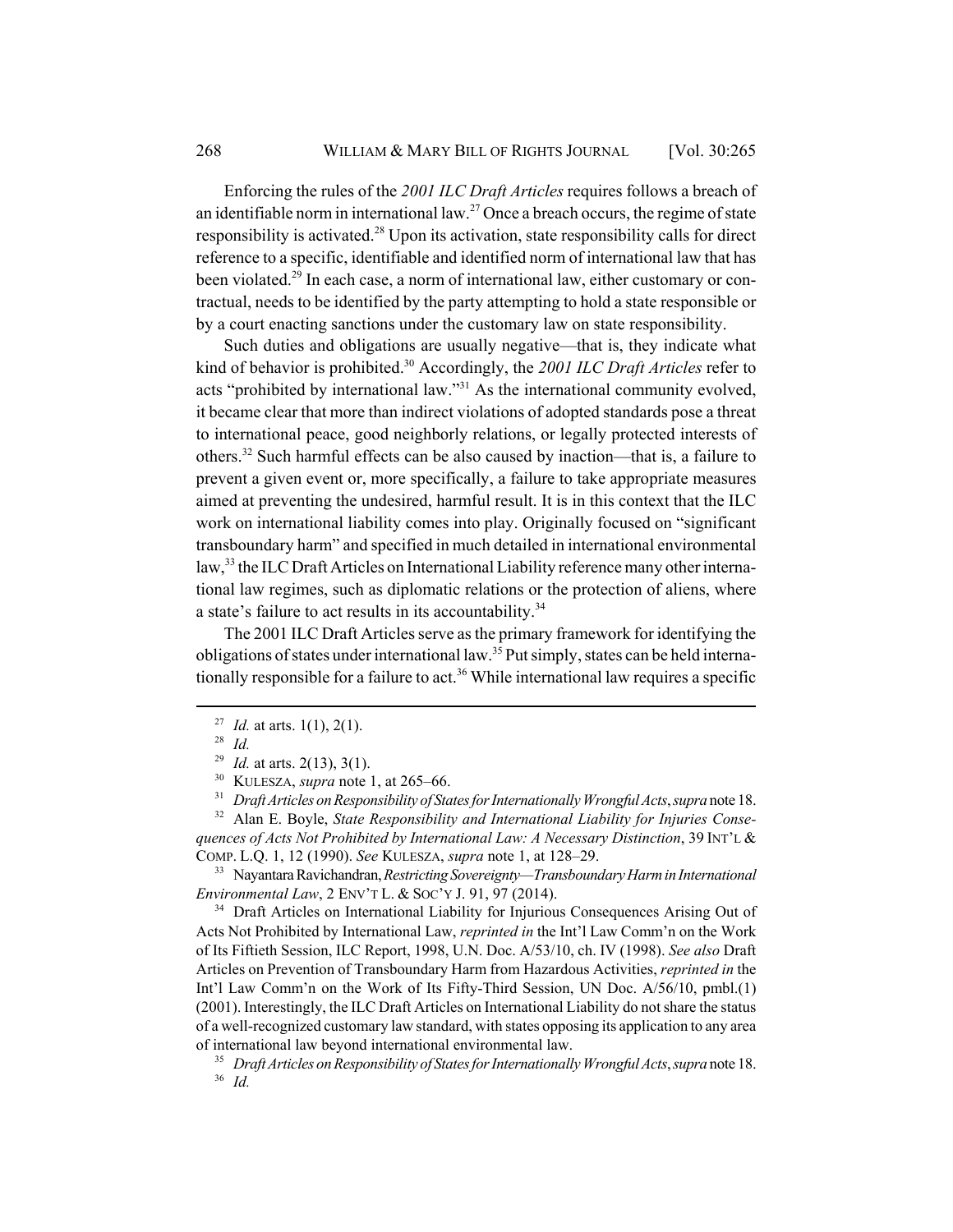duty of care to be identified, $37$  the overall criteria for the scope and quality of state actions remain fundamentally the same, regardless of whether a state was required to prevent significant transboundary harm to the environment, contamination of foreign rivers, abduction or assassination of foreign diplomats or citizens, or prevent grave violations of humanitarian or human rights law.<sup>38</sup> Therefore, international law introduces a flexible framework of reference for assessing a state's efforts in preventing undesired effects originating from actions or events within its jurisdiction or control.

As noted above, the current international legal system relies on the premise that all states have a valid interest in maintaining international peace and peaceful cooperation, as per the Preamble of the UNC. It reflects the 1947 consensus on the need "to "establish conditions under which justice and respect for the obligations arising from treaties and other sources of international law can be maintained" while "promot[ing] social progress and better standards of life in larger freedom" through "fundamental human rights."39 The reasoning behind the priority of a state's international law commitments over its national lawmaking is derived from the understanding that states need to abide by their international commitments (*pacta sunt servanda)*, including those deriving from the UNC with its unique, peremptory nature, described below.<sup>40</sup> With due respect for national sovereignty, it is understood that, by engaging in international relations, states agree to limit their individual freedoms for the benefit of the global community. This is done though their compliance with international law obligations, derived from treaties and customary practice. International law includes a category of norms perceived as particularly vital for the peaceful coexistence of the international community, referred to as "peremptory norms."<sup>41</sup> These include, among others, the commitment to refrain from the use of force or threat thereof, to settle international disputes amicably and, effectively, to abide by rules of state responsibility for the breach of an international obligation.<sup>42</sup> Many international norms have been detailed through contractual practice and are safeguarded by dedicated international bodies. As an example, one could mention human rights law and relevant regional frameworks, including the Inter-American Commission on Human Rights—the principal body of the Organization of American States (OAS) which is devoted to promoting and protecting human rights in the American hemisphere. Each regional human rights framework, like the OAS, reiterates specific obligations with regard to passive and active duties of states to protect

<sup>37</sup> *Id.* at 32.

<sup>38</sup> *See* KULESZA, *supra* note 1, at 91–113.

<sup>39</sup> U.N. Charter, *supra* note 11, at pmbl.

<sup>&</sup>lt;sup>40</sup> For a general reference on the application of international norms in municipal legal systems, *see, e.g.*, JAMES CRAWFORD, IAN BROWNLIE'S PRINCIPLES OF PUBLIC INTERNATIONAL LAW 45–102 (9th ed. 2019); MALCOLM N.SHAW, INTERNATIONAL LAW 96–154 (8th ed. 2017).

<sup>41</sup> *See* KULESZA,*supra* note 1, at 25, 279, 291 (2016); N.G. Onuf & Richard K. Birney, *Peremptory Norms of International Law: Their Source, Function and Future*, 4 DENV.J.INT'L L. & POL'Y 187, 195 (1974).

<sup>42</sup> *See* KULESZA, *supra* note 1, at 18, 22, 28–31.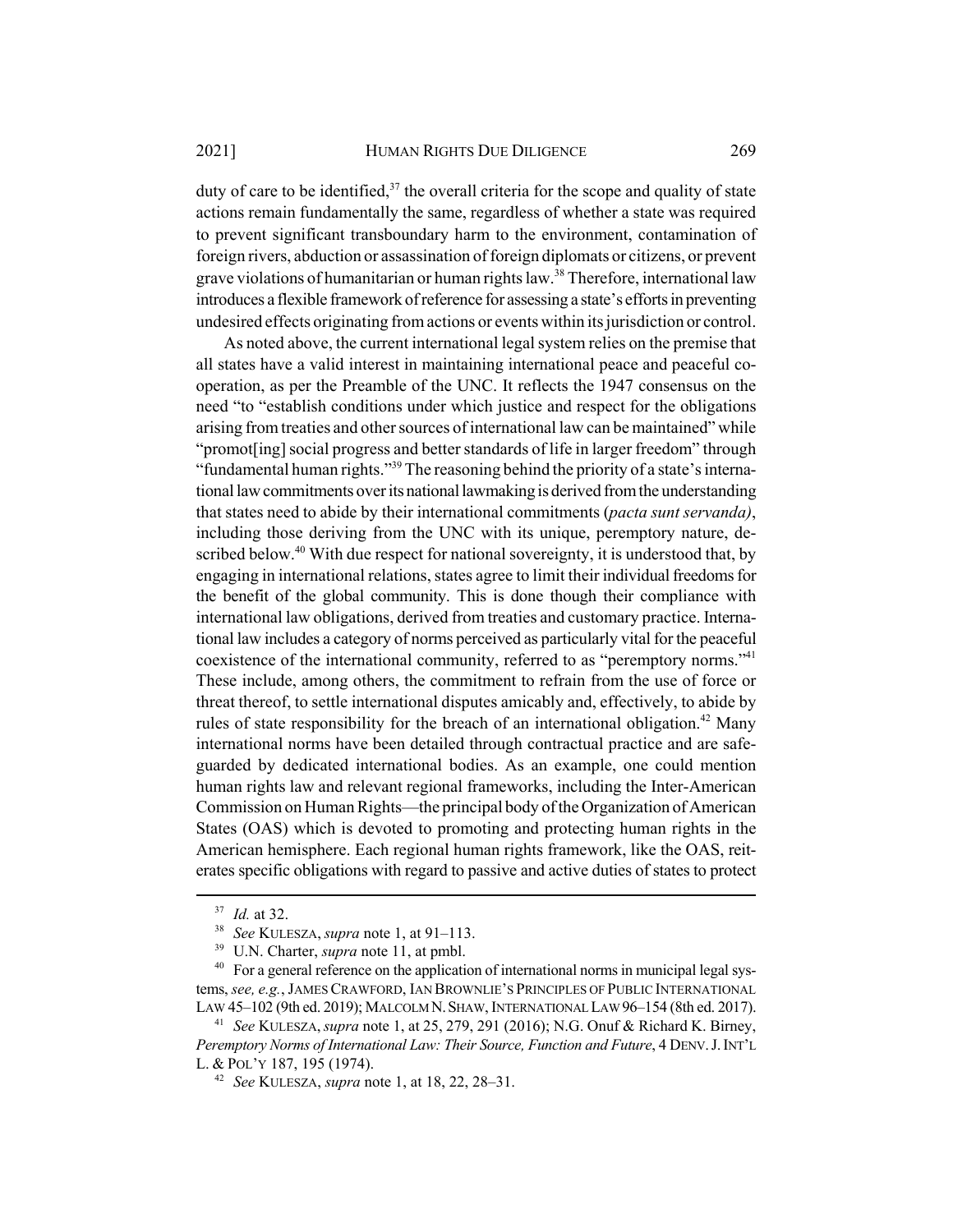the rights of an individual within their territory or jurisdiction.<sup>43</sup> Their failure to do so results in state responsibility.<sup>44</sup> However, there is no international treaty or universally adopted customary practice detailing the UNC's state responsibility standard and reiterating how and when it should be applied. The only international document to help us understand when states are to be held accountable for their failure to comply with their international obligations are the 2001 ILC Draft Articles named above. Based on the principle of priority of international law, derived from the *pacta sunt servanda* brocard, the 2001 ILC Draft Articles have been provided to serve as such a comprehensive, metalevel set of norms allowing for a practical understanding of how international law should be applied vis-à-vis states failing to comply with the UNC principles and derivative norms.

#### I. DUE DILIGENCE IN INTERNATIONAL LAW

The ILC's work indicates that when performing any obligation of conduct—one that requires a state to perform in a certain way, as opposed to achieving a particular result (an obligation of result)—it needs to act with due care.<sup>45</sup> This flexible standard in the ILC reports and drafts includes direct references to other international law norms and principles, including good faith, good neighborliness, territoriality, sustainable development, a unique standard of a good government, the adherence to best practices in a given area, a pertinent duty to exchange information, and nondiscrimination while granting it all of these duties as continuous nature.<sup>46</sup>

#### *A. Principle of Good Faith*

Primarily, due diligence implies the obligation to act in good faith. It applies to each state when facing its international duties, whether to act or, more significantly, to prevent a given action from taking place.<sup>47</sup> This is particularly significant for states' performance of their obligations of conduct (as opposed to those of result), which cover the duty to prevent significant harm to other international actors or shared resources.<sup>48</sup>

### *B. Principle of Good Neighborliness*

This duty of care is also identified through the ILC's reference to the principle of good neighborliness.49 It obliges states to prevent harm or damage to others. Such harm or damage might be caused by the one state might cause within the territory

<sup>43</sup> *Id.* at 55–57.

<sup>44</sup> *Id.* at 63.

<sup>45</sup> *Id.* at 190–91.

<sup>46</sup> *Id.* at 149–53, 262–70.

<sup>47</sup> *Id.* at 188–89.

<sup>48</sup> *Id.* at 167–69.

<sup>49</sup> *Id.*; Basheska & Kochenov, *supra* note 19, at 562–88.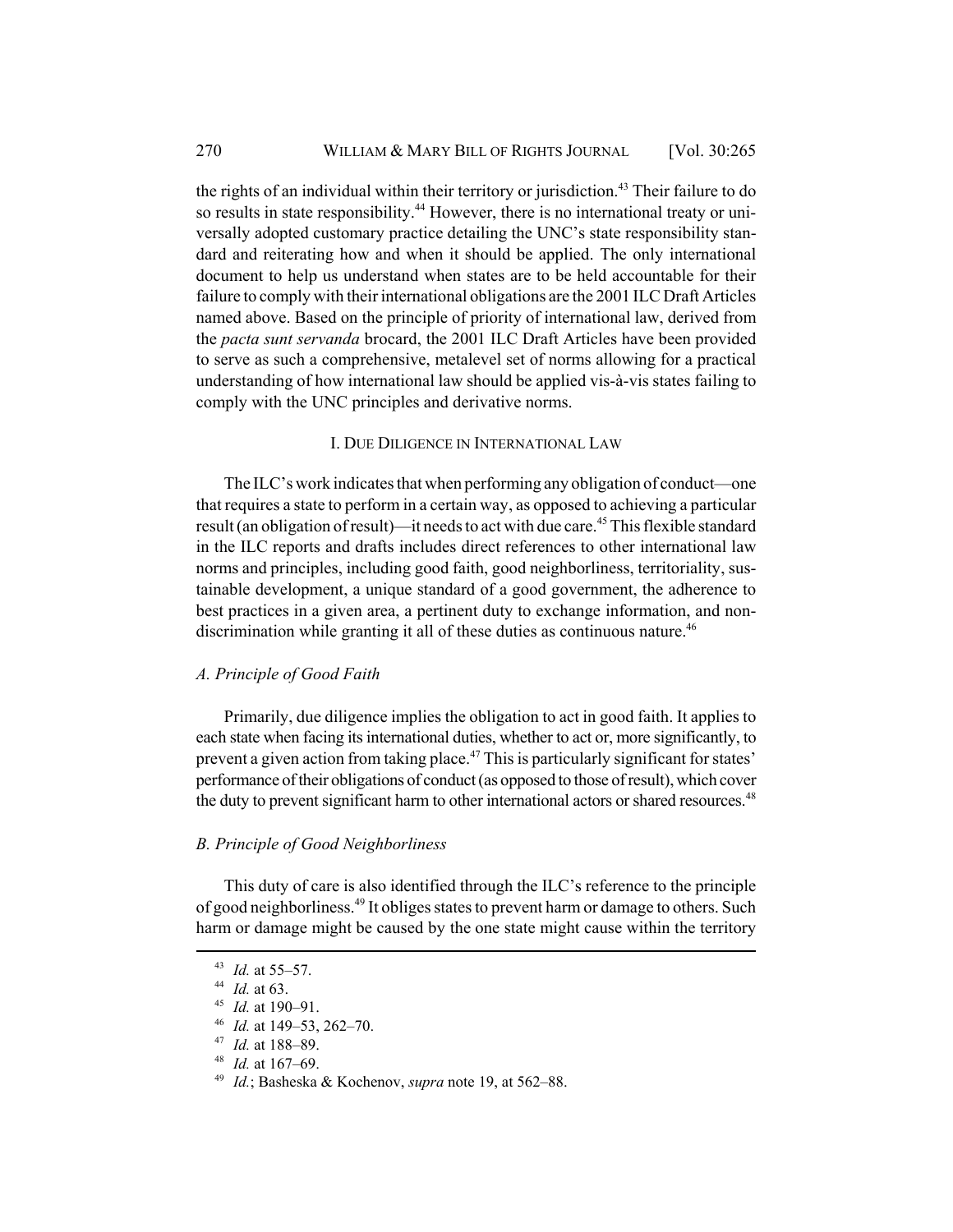of another state's territory or targeted against its legally protected interests.<sup>50</sup> The notion of "neighborliness" goes beyond the physical proximity of actors; it extends to all those potentially impacted by a given action or omission. The duty to protect one's neighbors and their legally protected interests also covers shared resources and spaces, such as the maritime environment or the  $air$ <sup>51</sup>

# *C. Principle of Territoriality*

Additionally, states are obligated to act with due care within their jurisdiction.<sup>52</sup> This implies a primarily territorial focus on the duty of care. The criterion of jurisdiction also obliges states to take active measures to prevent harm or damage caused by activities within the territories they control as well as any other area or resource under their effective control. $53$ 

# *D. Principle of Sustainable Development*

This broad scope of the obligation to prevent harm or damage described above is derived from the principle of sustainable development.<sup>54</sup> Among other duties, the principle of sustainable development includes the obligation to perform a risk assessment for any new technology, research, procedure, or legislation in order to determine what harmful impact it might have, including measures to mitigate that harm.<sup>55</sup>

## *E. Principle of Good Government*

The flexible standard of a "good government" has long served as a threshold to assess national efforts to prevent foreign harm.<sup>56</sup> It is usually designated by a reference to "all necessary measures" expected of a "good government" in a given situation.<sup>57</sup> As per treaty interpretation and international practice, a state is to act in line with this standard when meeting its international obligation of conduct.<sup>58</sup> The range or set of individual measures, together with criteria for assessing a state's efforts as sufficient or insufficient, regardless of the final result, are always case-specific.<sup>59</sup> On the universal level for international norm-making, this has been well reflected in, for example, international personal data treaties, such as the Council of Europe's Convention 108

<sup>50</sup> KULESZA, *supra* note 1, at 167–69.

<sup>51</sup> *Id.* at 91–95, 224–28, 235–39.

<sup>52</sup> *Id.* at 55–65.

<sup>53</sup> *Id.*

<sup>54</sup> *See id.* at 99–101.

<sup>55</sup> *Id.* at 189–97.

<sup>56</sup> *See id.* at 240–41.

<sup>57</sup> *Id.* at 114.

<sup>58</sup> *Id.*

<sup>59</sup> *See id.* at 267.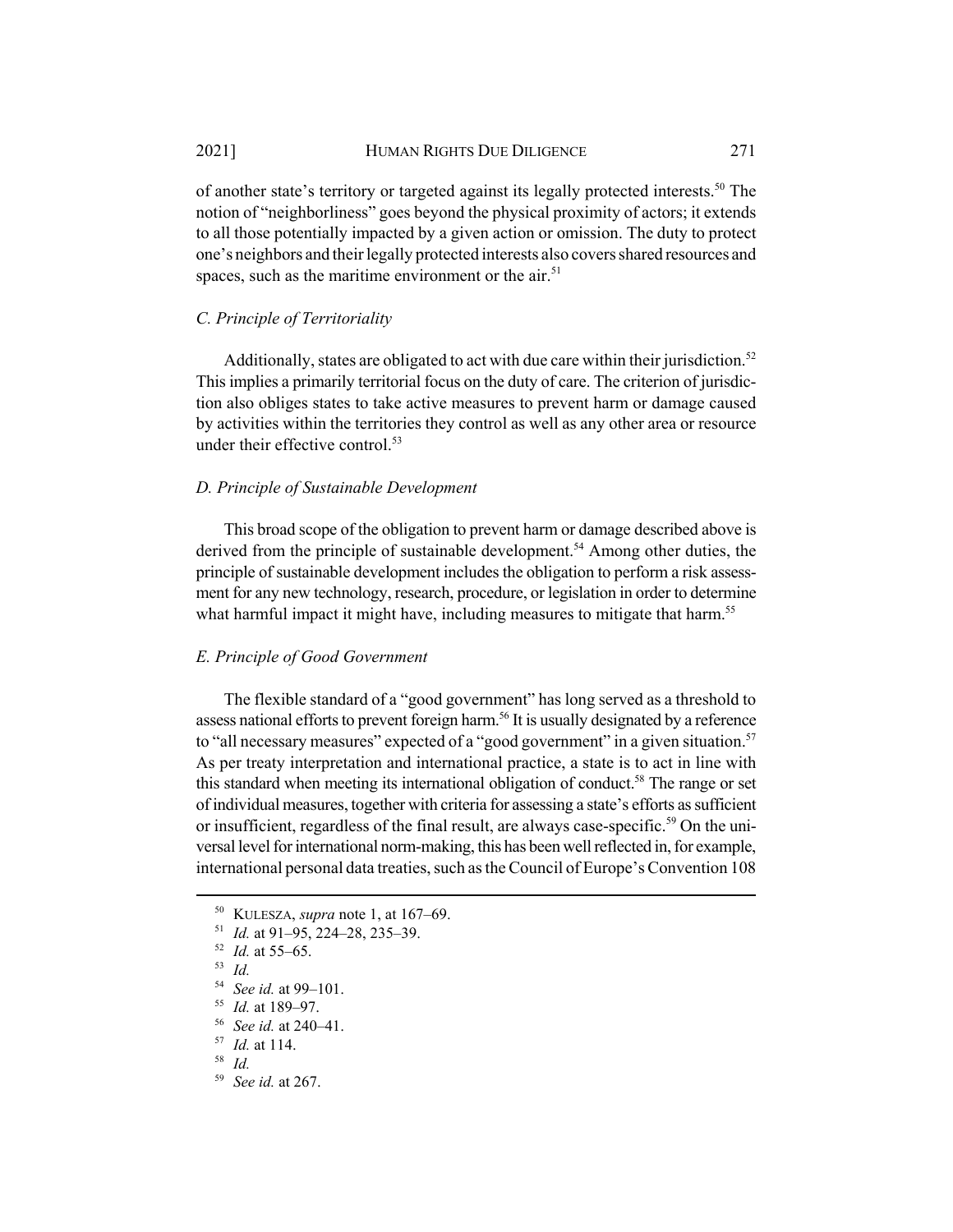and Protocols with the requirement for states to introduce risk assessments for national data privacy regulations and practices. $60$ 

The standard of good government will always be set against specific case scenarios and measures available to a specific actor in a given situation.<sup>61</sup> It is therefore a phrase that is open to interpretation based on national or regional specifics, availability of economic and technological measures, and the actual efficiency of state institutions in all other matters. Regardless of these however, due diligence always requires a state to introduce appropriate and effective administrative or formal procedures.<sup>62</sup> The goal of these procedures is to safeguard given legal interests and, in the context of technological processes, to ensure authorization for risk-generating activities undertaken within state territory, or under state jurisdiction or control. $63$  These procedures are to be designated, legislated, and enforced in such a way as would be done by a "good government" in a given situation.<sup>64</sup> This theoretical model of "good government" reflects the Roman legal tradition with its concept of a "good family man" (*pater familias*), which still operates in statutory civil law systems as one of the criteria in assessing good faith.<sup>65</sup>

The "good government" standard is important when it comes to recognizing potential faults in fulfilling a state's international obligations. To recognize how a "good government" would have acted in a given case, a court takes into consideration the overall performance of state bodies in their own affairs.<sup>66</sup> It should also consider the state's economic condition assessed together with the performance of countries in the region or in a particular economic sector.<sup>67</sup> To make this assessment, courts also consider testimony from experts in a given field.<sup>68</sup> This helps to identify the actions required from a government to prevent a given harmful occurrence.

Due diligence implies an obligation to apply expertise in a given area.<sup>69</sup> This can mean technical measures to prevent a given effect but also implies the need to recognize the latest research in medical, social, cultural, or legal studies. In this context, an individual state's efforts must be set against its capabilities in accessing knowledge and, among other things, in purchasing technology or equipment. While cultural aspects of human rights interpretation and application are always a factor in assessing a state's efforts, any state decision regarding any human rights policy must be

<sup>68</sup> *See id.* at 100, 103–04.

<sup>69</sup> Katija L.H. Samuel, *The Legal Character of Due Diligence: Standards, Obligations, or Both?*, 2018 CENT. ASIAN Y.B. INT'L L. 1.

<sup>60</sup> *See id.* at 292–96; Convention for the Protection of Individuals with Regard to Automatic Processing of Personal Data, art. 7, C.E.T.S. No. 108 (1981).

<sup>61</sup> KULESZA, *supra* note 1, at 57.

<sup>62</sup> *Id.* at 191.

<sup>63</sup> *Id.* at 191–92.

<sup>64</sup> *Id.* at 183.

<sup>65</sup> *Id.* at 264.

<sup>66</sup> *See id.* at 264–65.

<sup>67</sup> *Id.* at 195–96.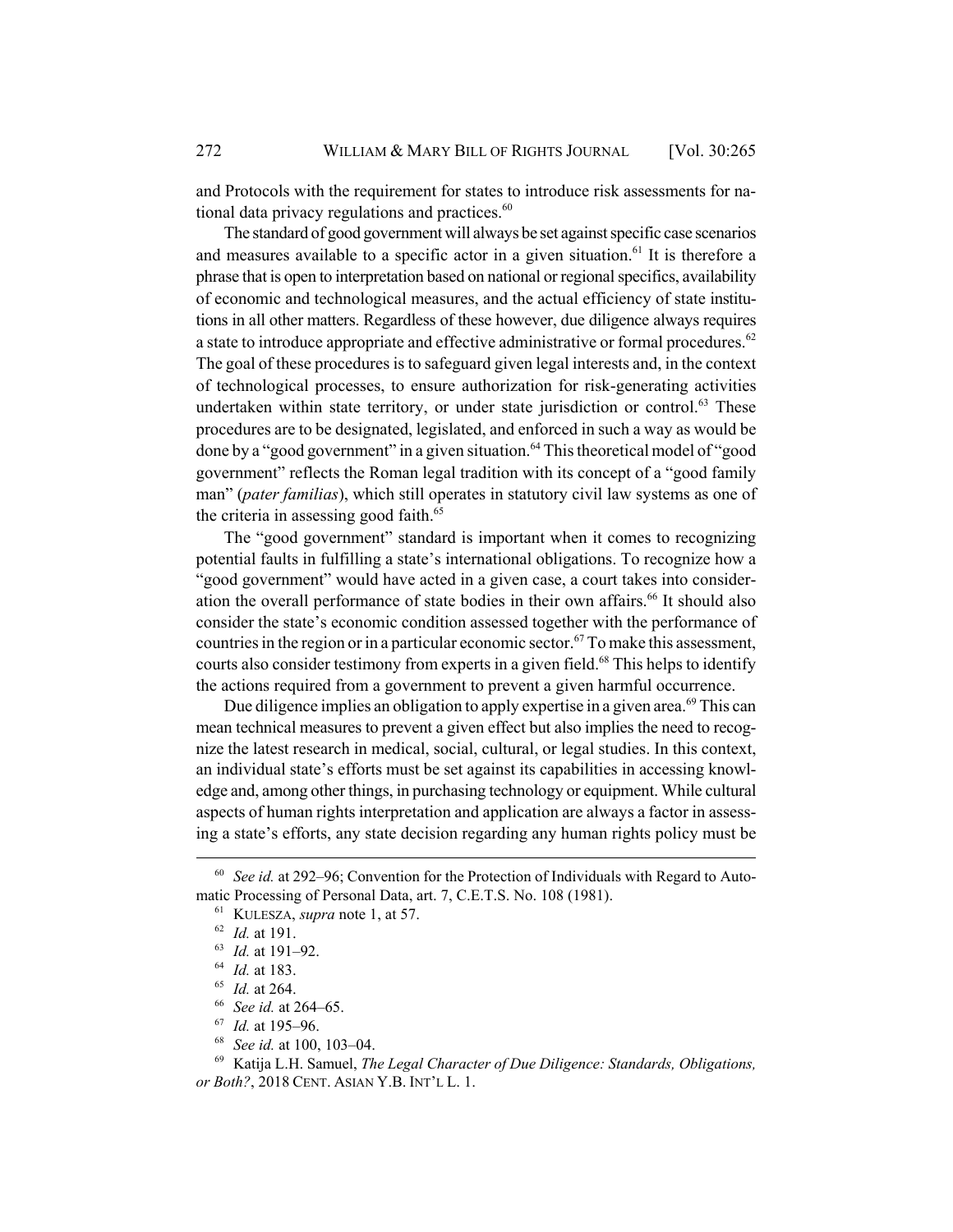based on reputable research and recognized international standards, such as those coming from the UN or regional human rights bodies.<sup>70</sup> Local cultural or social considerations must subside yield to treaty interpretations, recommendations, and guidelines from relevant international bodies and organizations.

Precautions taken to safeguard interests that are legally protected by human rights instruments must therefore reflect the current state of knowledge in a given area, while the level of care naturally reflects the financial or organizational capability of the state neighbors. Therefore, the standard of due care with regard to the same international treaty provision may differ when applied to individual states or regions, depending on their economic and organizational capability. These objective restraints cannot serve as mere excuses for inaction or indulgence. The efforts taken by the acting state are set against similar measures taken by other states in the region in given circumstances. What is also to be considered is the gravity of potential harm to fundamental rights and individual interests in cases of lacking the absence of due care. As elaborated below, in the case of the treaty at hand, the protection of human life and health necessitates the utmost level of care, with the use of all available resources.

Due diligence includes an obligation to continuously exchange information with those potentially affected and with international organizations that monitor the implementation of a particular international normative obligation.<sup>71</sup> Depending on a given case, the scope of included partners ranges from other states to non-governmental organizations, and all the way to private companies or groups of individuals. While relevant information on potential risks and the measures taken to mitigate them must be shared, drawing the fine line between transparency and the protection of legitimate state interests to protect often proves challenging in practice.<sup>72</sup> This considered, any relevant data, including, but not limited to, crime statistics, prevention programs, and international initiatives undertaken to meet the aim of a state's international obligations, fall within the ambit of the duty of care.<sup>73</sup> Generally speaking, however, the decision to share information necessary for others to protect themselves from pending grave harm and to share data crucial to state security or the economy is made by the risk-generating state and remains among the most disputed issues in international development.

When sharing information, as well as in the performance of other obligations derived from the duty of care, states must refrain from discrimination.<sup>74</sup> This implies the duty to protect all those potentially affected equally, regardless of their location, nationality, or personal traits. In the global economic context, this implies the need

<sup>70</sup> *Id.* at 14.

<sup>71</sup> KULESZA, s*upra* note 1, at 112.

<sup>72</sup> *See* U.N. GAOR, 55th Sess., Supp. No.10 art. 19, ¶ 1, U.N. Doc. A/56/10 (Aug. 10, 2001) (citing six exceptions to state responsibility when interests conflict).

<sup>73</sup> *See* KULESZA, *supra* note 1, at 105.

<sup>&</sup>lt;sup>74</sup> *See id.* at 85 (discussing how states must protect foreigners in their jurisdiction and that states can be liable for omissions in information sharing).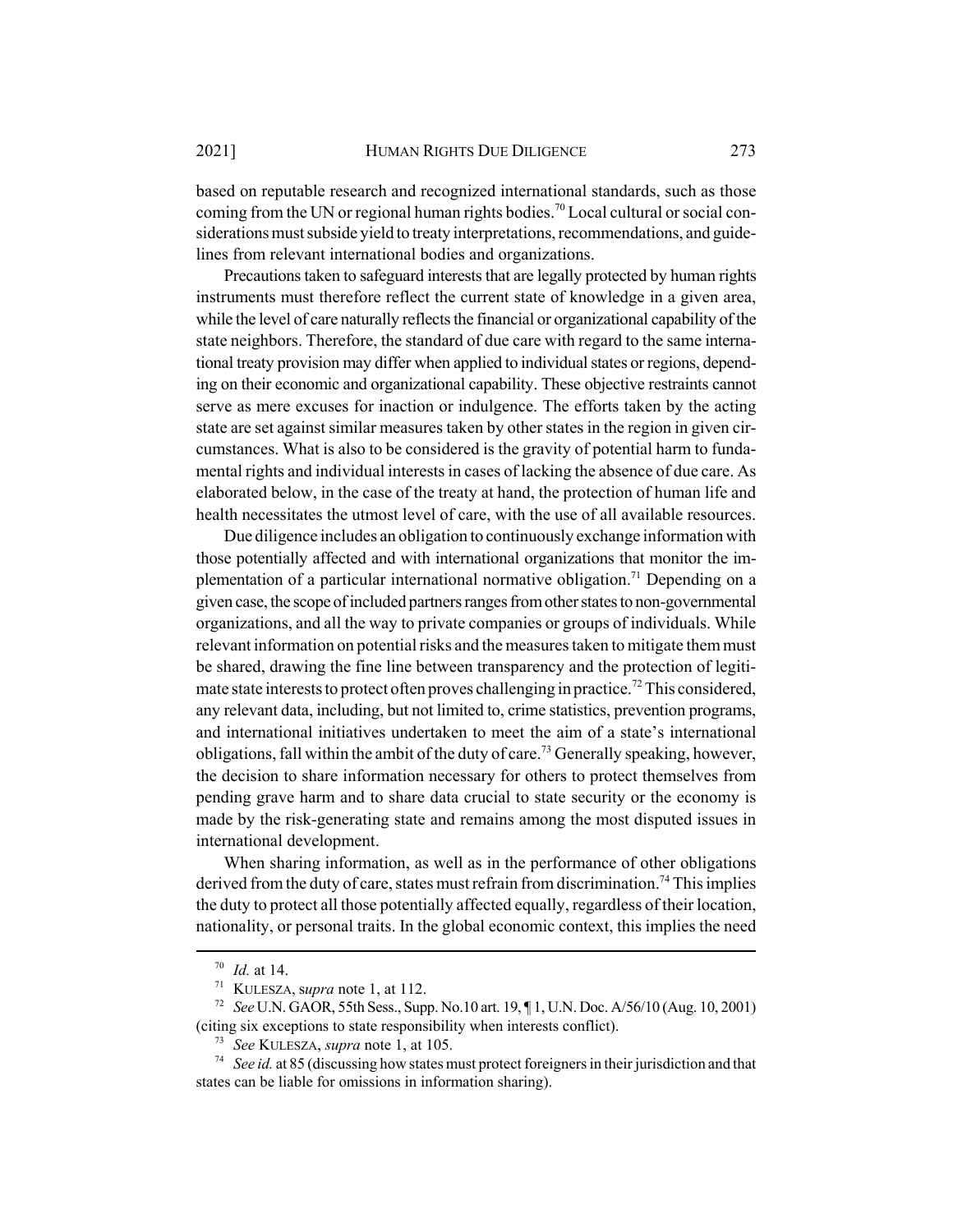to ensure equal access to mitigation measures; in the human rights context, the duty of care is directly linked to ensuring equal, unlimited access to prevention and protection measures for all potential victims, without discrimination.75 Any preference for a state's nationals or specific societal groups in this regard would be considered a violation of the due diligence standard.<sup>76</sup> This aspect of due diligence is to be applied in the context of its continuous nature, one requiring ongoing efforts aimed at assessing and preventing violations of international obligations. A single or an occasional risk assessment or authorization is not considered dully diligent.<sup>77</sup> State efforts with regard to potential threats to legally protected interests need to be continuously monitored for potential threats and infringements. Moreover, due diligence may not be assessed based on so-called post facto prevention measures, for example, those taken after damage arises or infringement occurs.78 Properly understood, there is no vicarious responsibility for states or risk liability for the actions of individuals, unless there is an implied or direct obligation from an internationally binding norm, whether customary or treaty based.

#### 1. Due Diligence in International Human Rights Law

The notion of human rights has been developing alongside the international community.<sup>79</sup> Legal bias based on race or gender was the normative standard until the twentieth century, and it was primarily through the painful lessons of World War II that a universal understanding of human dignity as the source of human rights, granted to all individuals equally, found its way into international treaties, national acts of law, and local courtrooms.<sup>80</sup> What seemed incomprehensible to the greatest minds of the eighteenth century (for example, Thomas Jefferson—a human rights architect who was doubtful of the successful abolition of slavery and a slave owner

<sup>75</sup> *See, e.g.*, U.N. GAOR, *supra* note 72, art. 37, ¶¶ 7–8 (clarifying that even distressed states must focus on saving lives "regardless of nationality"); KULESZA, *supra* note 1, at 168 (noting each state must use resources with "due respect for the interests of others" and to "uphold sustainable development").

<sup>76</sup> *See* KULESZA, *supra* note 1, at 116 (noting that the League of Nations' definitions of state responsibility in 1924 was composed entirely of the need to compensate foreigners for damages).

<sup>77</sup> *Id.* at 111 (explaining that even when a state's efforts are fruitless, they are obligated to "take all reasonable and possible action aimed at [prevention]").

<sup>&</sup>lt;sup>78</sup> *Id.* at 112 ("The obligation to prevent violations . . . arise[s] at the moment when state authorities become aware of or should have [known] . . . about a serious risk of crime.").

<sup>79</sup> *See id.* at 113 (using the Bosnian Genocide as an example of how the international community, via international law, has played an important role in human rights law).

<sup>80</sup> *See, e.g.*, Jonathan Mann, *Dignity and Health: The UDHR's Revolutionary First Article*, 3 HEALTH & HUM. RTS. 30, 30–31 (1998) (asserting the UDHR began the human rights "revolution" and was "a seismic shift in human consciousness"); Mary Ann Glendon, *Knowing the Universal Declaration of Human Rights*, 73NOTRE DAME L.REV. 1153, 1153 (1998) (describing the UDHR as "the single most important reference point for cross-cultural discussion of human freedom and dignity in the world today").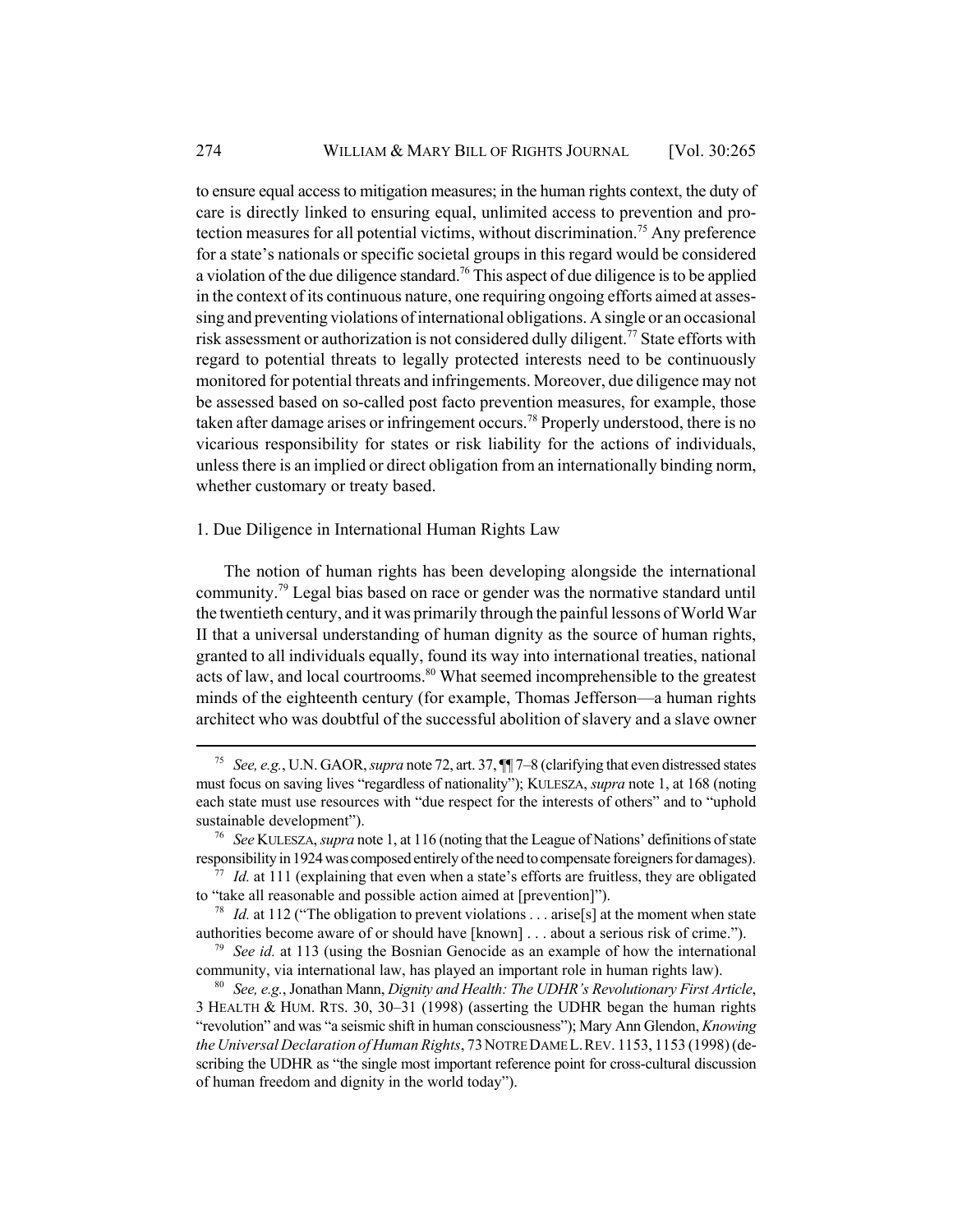himsel $f$ <sup>81</sup> is now considered the foundation of international consensus two centuries later.<sup>82</sup> As the evolution of human rights unfolds, new values—such as environmental or sexual rights—will be permanently included in its scope. This evolution, formally recognized by the international community in the 1948 Universal Declaration of Human Rights (UDHR), which was initially non-binding but is currently viewed as the foundation of customary human rights law.<sup>83</sup> This unique evolution of the human rights system may be conceptualized as "generations" of human rights. The very basic compromise on rights pertinent to every human being, expressed in the UDHR and numerous international treaties, $84$  is perceived to include two different categories of human rights (despite the fact that human rights ideology emphasizes their indivisibility).<sup>85</sup> Economic, social, and cultural rights listed in the International Covenant on Economic, Social, and Cultural Rights (ICESCR) are considered to be positive, resource-intensive, progressive, vague, political (ideologically divisive), socialist, and nonjusticiable, which makes them more aspirations or goals, than traditional "real" legal requirements. Civil and political rights, on the other hand, are considered negative in their nature.<sup>86</sup> To implement such rights, the state must allow for certain individual liberties rather than provide additional resources or services.<sup>87</sup> These rights are cost-free, immediate, precise, non-ideological (non-political), capitalist, and justiciable, and are therefore considered real "legal" rights, on par with traditional legal rights. Human rights dogma conditions the fulfillment of the right to subsistence on the provision of rights in the first generation. It is particularly in this group where the notion of due diligence and a required standard of state conduct comes into play.

Numerous international human rights treaties and customary normative frameworks depend on this flexible standard of due diligence.<sup>88</sup> It is the litmus test for assessing state efforts with regard to their active obligations: a state government's

<sup>85</sup> *See Vienna Declaration and Programme of Action*, U.N. GAOR, 48th Sess., 22d plen. mtg., at 3, U.N. Doc. A/CONF. 157/24 (June 25, 1993) ("All human rights are universal, indivisible and interdependent and related. The international community must treat human rights globally in a fair and equal manner, on the same footing, and with the same emphasis.").

<sup>86</sup> *See* David P. Currie, *Positive and Negative Constitutional Rights*, 53 U.CHI.L.REV. 864, 864 (1986) (noting our Constitution is about freedom from government intervention, and therefore negative in nature).

<sup>87</sup> *See* Fred. E. Inbau, *More about Public Safety v. Individual Civil Liberties*, 89 J.CRIM. L.&CRIMINOLOGY 1421, 1421 (1999) (explaining upholding civil liberties requires limitations on state power).

<sup>81</sup> Aaron Schwabach, *Jefferson and Slavery*, 19 T. JEFFERSON L. REV. 63, 89 (1997).

<sup>82</sup> *See, e.g.*, Mann, *supra* note 80, at 30–31; Glendon, *supra* note 80.

<sup>83</sup> Mann, *supra* note 80, at 30–31.

<sup>84</sup> *See, e.g.,* the International Convention on the Elimination of All Forms of Racial Discrimination, *entered into force* Jan. 4, 1969, 660 U.N.T.S. 1965; International Covenant on Civil and Political Rights, *entered into force* Mar. 23, 1976, 999 U.N.T.S. 171.

<sup>88</sup> KULESZA, *supra* note 1, at 141 (defining due diligence as "effectively vague, ambiguous, and imprecise" and noting its importance to contemporary international jurisprudence).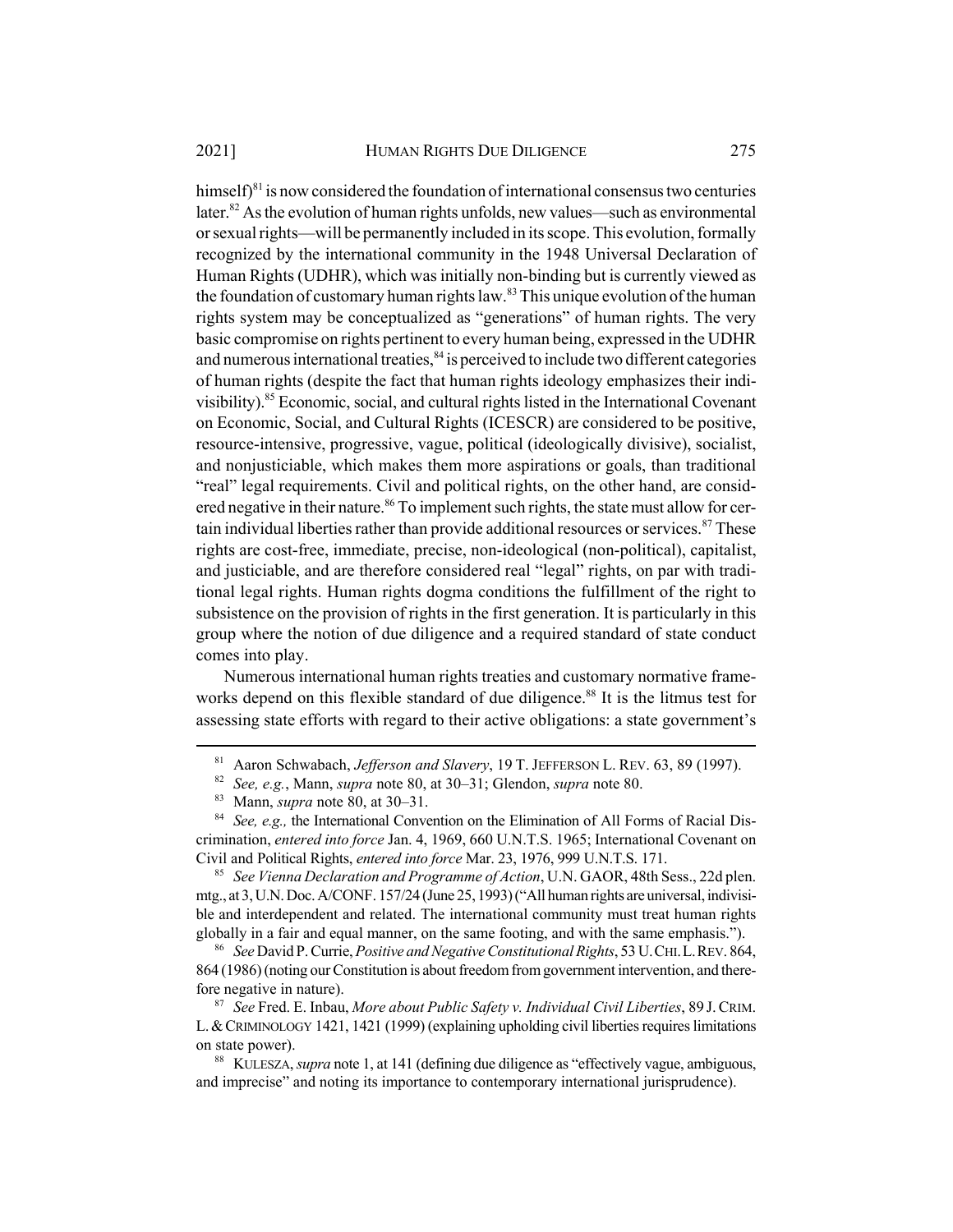duties to ensure effective protection and enforcement of individual rights.<sup>89</sup> Among international organizations focused on protecting individual human rights, the Council of Europe (CoE)—founded in 1951 and comprising of 47 states, spanning from Russia and Turkey through Balkan states all the way to Spain and Portugal—has been the home of numerous international law treaties aimed at protecting individual rights and enforcing respective state obligations.<sup>90</sup> With the European Convention of Human Rights as its founding document, the Council of Europe's Treaty Series has served as a comprehensive and detailed framework for specifying and detailing human rights law enforcement across states, cultures, and regions.<sup>91</sup> Whether addressing freedom of expression or personal data protection, the CoE has offered effective and detailed international law provisions specifying what a diligent state is expected to take upon itself to meet the required international standard of due care.<sup>92</sup>

Privacy holds a well-established place in the human rights catalogue, with Article 12 of the Universal Declaration on Human Rights and Article 17 of the International Convention on Civil and Political Rights (ICCPR) granting every individual freedom from "arbitrary interference" with their "privacy, family, home, or correspondence" as well as from any "attacks upon his honor and reputation," placing privacy among the catalogue of personal rights known to every national legal system.<sup>93</sup> The UN devoted much attention to individual privacy protection while discussing the issues of terrorist prevention. As Special Rapporteur on human rights and terrorism, M. Scheinin correctly notes it was the war on terrorism that lead to a speedy erosion of the right to privacy.<sup>94</sup> The reason for this speedy erosion was primarily the inherent deficiency of Article 17 of the ICCPR (granting the individual right to privacy): the lack of a limiting clause requiring states to meet three basic criteria—even though the necessity, proportionality, and reasonableness of the opposition continue to

<sup>89</sup> *Id.*; *see also* Robert P. Barnidge Jr., *The Due Diligence Principle under International* Law, 8 INT'L CMTY. L. REV. 86–97 (2006) (mentioning the relationship between due diligence, state responsibility, and human rights).

<sup>90</sup> *See generally* European Convention on Human Rights, Sept. 3, 1953, E.T.S. 5.; *see also* Martyn Bond, *Council of Europe: Conscience of a Continent*, 65 THE WORLD TODAY 21, 21 (2009).

<sup>91</sup> *See* Claire Salignat, *The Impact of the Emergence of the European Union as a Human Rights Actor on the Council of Europe, The Special Theme*, 4 BALTIC Y.B. INT'L L. 55, 57–58 (2004).

<sup>92</sup> *See* Ruth Donner, *Council of Europe Treaty-Making*, 1 FINNISH Y.B. INT'L L. 489, 489–93 (1990) (discussing the Council of Europe's historical importance).

<sup>93</sup> *See generally* G.A. Res. 217 (III) A, Universal Declaration of Human Rights, art. 12 (Dec. 10, 1948); G.A. Res. 2200A (XXI), International Covenant on Civil and Political Rights, art. 17 (Dec, 16, 1966).

<sup>&</sup>lt;sup>94</sup> Martin Scheinin (Special Rapporteur on the Promotion and Protection of Human Rights and Fundamental Freedoms), *Rep. of the Special Rapporteur on the Promotion and Protection of Human Rights and Fundamental Freedoms While Countering Terrorism*, at 1, U.N. Doc. A/HRC/13/37 (Dec. 28, 2009).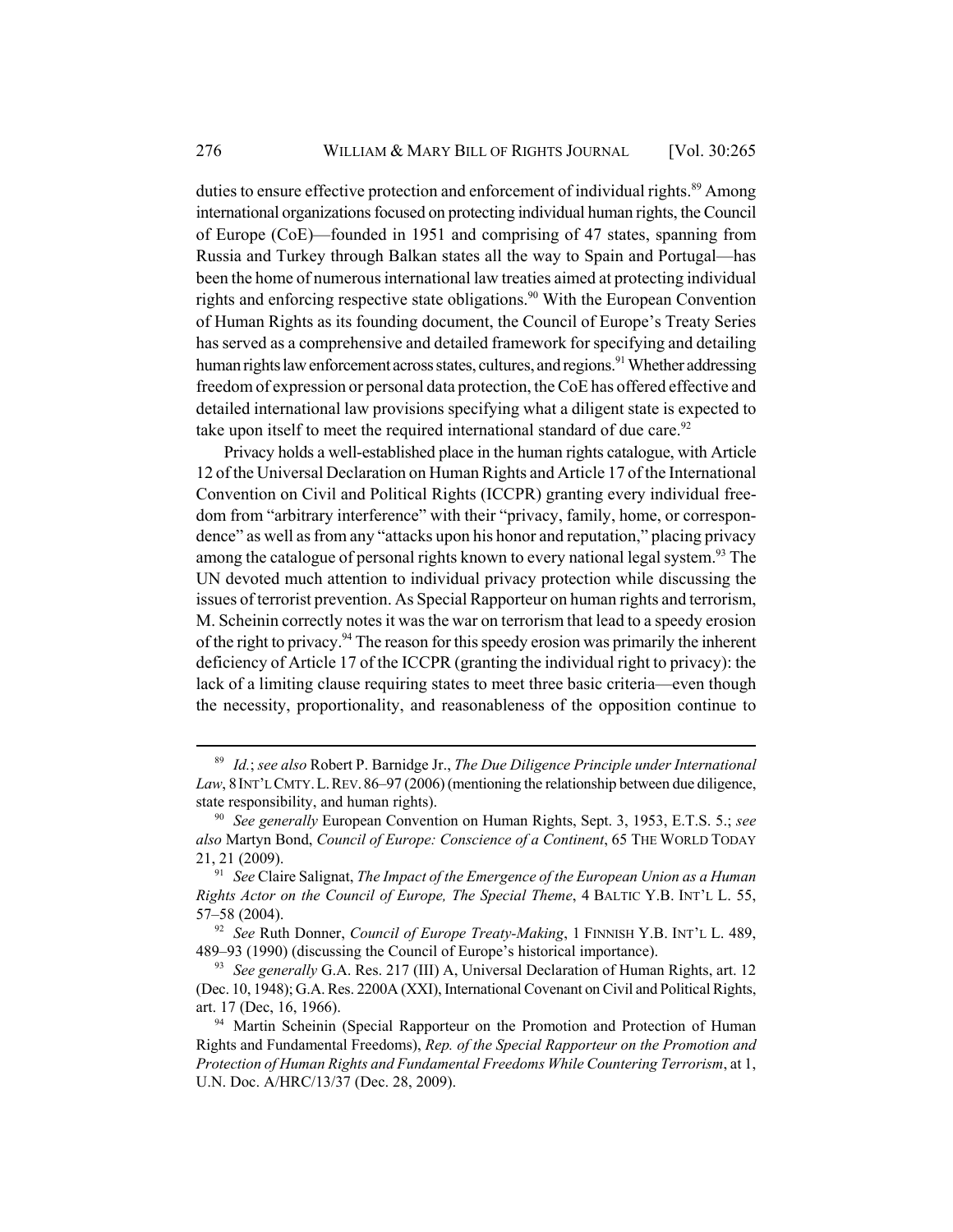argue that its very context imposed such an obligation resting upon states.<sup>95</sup> The contents of such an obligation and the limits of individual privacy permissible under international human rights law are the core of the challenge posed by online communications, since, as already mentioned above, the global online community needs a global privacy standard for its protection to be truly effective.

One of the most recent such examples where due diligence serves as a flexible reference for assessing state efforts is Article 5 of the Istanbul Convention.<sup>96</sup> It introduces state obligations and includes a due diligence clause by stating that state parties are to "refrain from engaging in any act of violence against women and ensure that State authorities, officials, agents, institutions and other actors acting on behalf of the State act in conformity with this obligation."<sup>97</sup> In paragraph 2, it states that all state "[p]arties shall take the necessary legislative and other measures to exercise due diligence to prevent, investigate, punish and provide reparation for acts of violence covered by the scope of this Convention that are perpetrated by non-state actors."98

These provisions are to be interpreted in light of the CoE preparatory and working documents.<sup>99</sup> They set the tone for implementing all substantial normative statements of the treaty. The CoE initiated the work on the Istanbul Convention in line with its overall mandate to ensure efficient protection of human rights of individuals within the jurisdiction of member states.<sup>100</sup> This initiative followed research justifying the need to ensure effective protection against violence against women, including domestic violence.<sup>101</sup> The Action Plan to Combat Violence against Women which was the direct result of these efforts, included references to the international law standards of due care, together with a policy framework to be implemented by national administrations.<sup>102</sup> These guidelines and specific instructions should be read in the context of the "good government" standard discussed above.<sup>103</sup>

A reading of the due diligence clause must also be framed in the context of the broad-spanning efforts that resulted from the 2005 Warsaw Summit of the CoE

<sup>95</sup> *See generally* G.A. Res. 2200A (XXI), *supra* note 93, at art. 17.

<sup>&</sup>lt;sup>96</sup> Convention on Preventing and Combating Violence against Women and Domestic Violence, art. 5, C.E.T.S. No. 210 (2011) [hereinafter Convention on Preventing and Combating Violence against Women].

<sup>97</sup> *Id.* art. 5 ¶ 1.

<sup>98</sup> *Id.* art. 5 ¶ 2.

<sup>99</sup> *See* TRAVAUX PRÉPARATOIRES TO THE CONVENTION, COUNCIL OF EUR., https://www .echr.coe.int/documents/library\_travPrep\_table\_eng.pdf; Samuli Miettinen & Merita Kettunen, *Travaux to the EU Treaties: Preparatory Work as a Source of EU Law*, 17CAMBRIDGE Y.B. EUR. LEGAL STUD. 1 (2015).

<sup>100</sup> *See* Convention on Preventing and Combating Violence Against Women, *supra* note 96, at pmbl.

<sup>&</sup>lt;sup>101</sup> See COUNCIL OF EUR., EXPLANATORY REPORT TO THE COUNCIL OF EUROPE CON-VENTION ON PREVENTING AND COMBATING VIOLENCE AGAINST WOMEN AND DOMESTIC VIOLENCE, ¶¶ 2–4 [hereinafter COUNCIL OF EUR., EXPLANATORY REPORT].

<sup>102</sup> *Id.* ¶¶ 9–10.

<sup>&</sup>lt;sup>103</sup> *See* KULESZA, *supra* note 1, at 114 (explaining the standard of a "good government").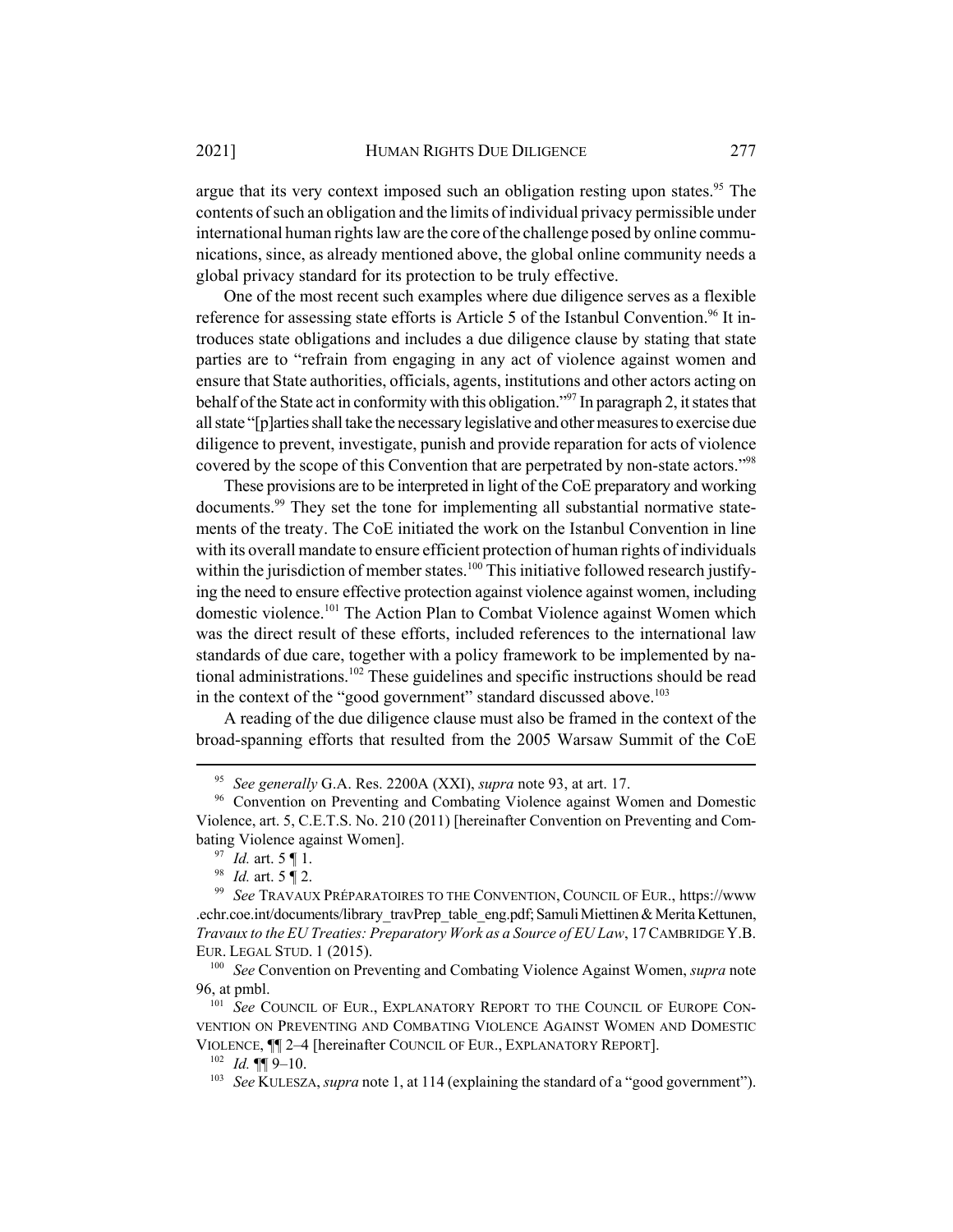Heads of State and Government; this summit included the work of the Task Force to Combat Violence against Women, including Domestic Violence.<sup>104</sup> The fact that the campaign lead by the Task Force covered three levels—intergovernmental, parliamentary, and local—reflects the scope of actors involved in meeting a state's  $\frac{1}{100}$  international obligation of care.<sup>105</sup> The recommendations regarding the policy areas to be covered (legal and policy measures, support and protection for victims, data collection, and awareness-raising) also indicate where input from a "good government" is to be expected.<sup>106</sup> While the work of the Task Force resulted from a nonbinding commitment, the work it had done allowed all those involved to benefit from the results. Nevertheless, this was a clarifying overview of the clearly understand what actions a state must take in order to meet the duty of care and prevent the aforementioned crimes.<sup>107</sup> The procedure of sharing good practices among all states must also be viewed in the context of meeting one's due care obligation, in particular one's obligations of keeping up to date with the latest advancements in a given area of policy and practice.<sup>108</sup> Ignoring good practices shared by others or failing to attempt to implement them according to local circumstances could easily be seen as a failure to act in due care. Qualifying such actions as a failure to meet one's international obligation became much easier once after the recommendation from the Task Force issued and implemented their Final Activity Report.<sup>109</sup> This report sought to develop a human rights convention to prevent and combat violence against women.

## 2. State Responsibility for Lack of Due Care

Article 5 of the Istanbul Convention ties international obligations of states with due diligence. It does so in two ways: by reaffirming that states are to "refrain from engaging in any act of violence against women"; then, in paragraph 2, it links this negative obligation with the positive duty to "take the necessary legislative and other measures" to ensure the prevention, investigation, punishment, and reparation of all acts of violence covered by the scope of the Convention when perpetrated by private individuals or other non-state actors.<sup>110</sup>

This provision clearly identifies the scope of a state's obligation, by directly naming authorities, officials, agents, institutions, "and other actors acting on behalf of the State" as those who are under the direct duty to act in conformity with the

<sup>104</sup> *See* COUNCIL OF EUR., EXPLANATORY REPORT, *supra* note 101, at Part I, ¶ 10.

<sup>105</sup> *Id.* ¶ 11.

<sup>106</sup> *Id.* ¶¶ 16, 18, 23.

<sup>107</sup> *Id.* ¶ 21.

<sup>108</sup> *Id.* ¶ 48.

<sup>&</sup>lt;sup>109</sup> COUNCIL OF EUR., FINAL ACTIVITY REPORT. TASK FORCE TO COMBAT VIOLENCE AGAINST WOMEN, INCLUDING DOMESTIC VIOLENCE 6 (2008).

<sup>110</sup> Convention on Preventing and Combating Violence Against Women, *supra* note 96, at art.  $5, \P\P$  1–2.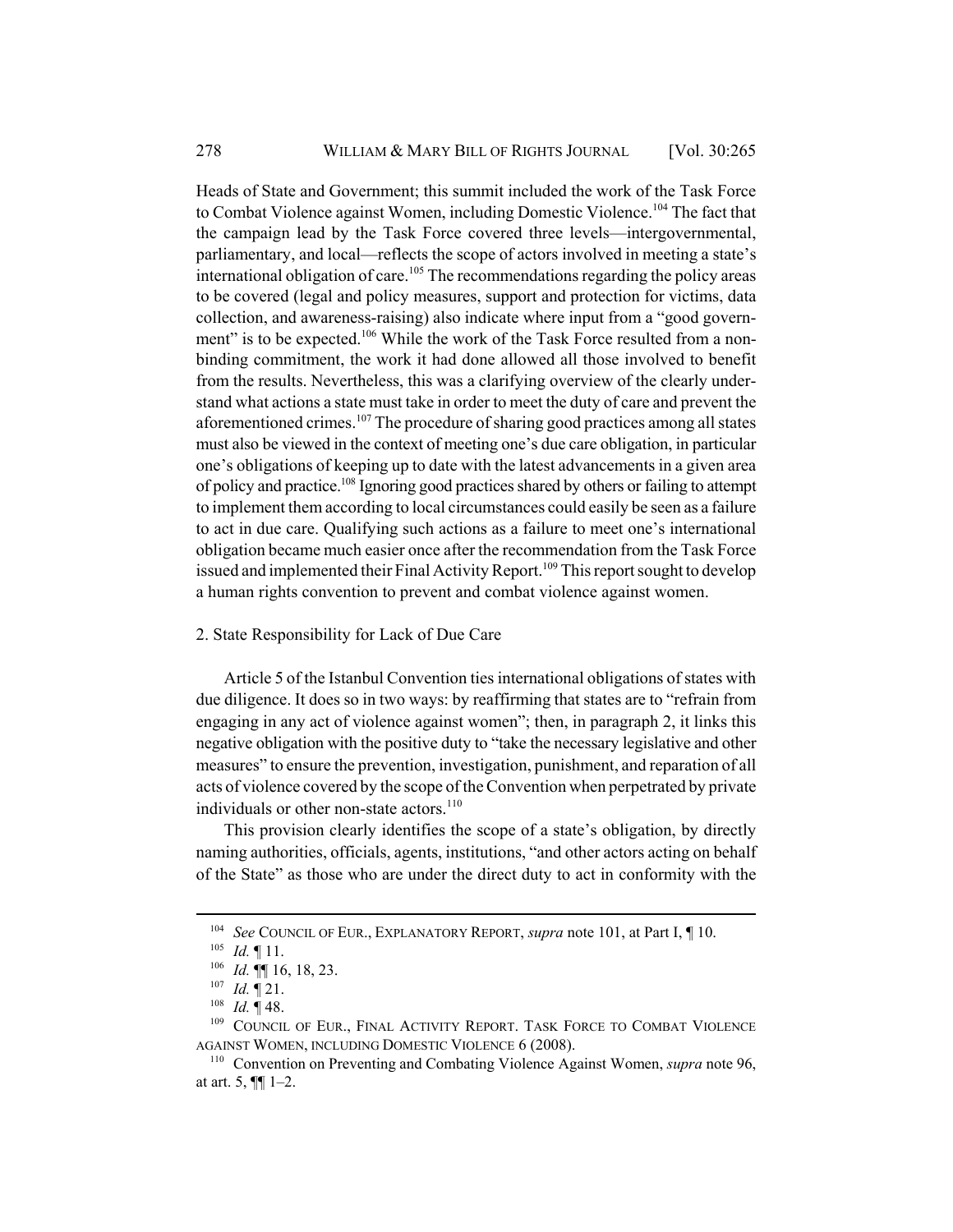Convention and ensure its due implementation.<sup>111</sup> The reference to actors acting on behalf of the states implies the theory of effective control in international law of state responsibility.<sup>112</sup> This narrower reading of states' due diligence obligations is expanded in paragraph 2 to include actions outside state control. This objective responsibility is limited to situations in which the state has failed to "take the necessary legislative and other measures to exercise due diligence to prevent, investigate, punish and provide reparation for acts of violence covered by the scope of this Convention that are perpetrated by non-State actors."<sup>113</sup>

In summary, the question of fault or damage in the context of state responsibility, even limiting the scope solely to the primary obligation of prevention, may result in state responsibility if that obligation is violated through an action or omission of a state agent. Customary law on state responsibility holds a state responsible for the commission of an internationally wrongful act only once such an act, be it an action or omission, is attributed to the state.<sup>114</sup> Attribution follows an act, which is the result of an action or omission on the part of state's authorized representatives, such as the police officers, immigration officers, or prison officers.<sup>115</sup> A state can only be held responsible when the connection between an action or omission of a designated state representative and a violation of the state's international obligation is made. Reference to "all necessary measures" implies the need for the state to comply with the flexible due diligence standard in international law, as identified above. It is therefore under a duty to keep informed about the latest international advancements, including good practices, that states address as the aims of the convention. While consideration must be made to the social or economic limits of each state's capacity, insufficient funding or cultural prerequisites must not prevent a state from fully implementing its treaty-based duties. These include a duty to introduce relevant national legal frameworks, ensure their effective enforcement, and monitor them for progress or challenges.<sup>116</sup> The Convention must be implemented in good faith, understood also as the need to contact international organizations for assistance in order to prevent any violations of state's international obligations, minimize such risks, or curtail its effects.<sup>117</sup> The principle of good faith in the good neighborly

<sup>111</sup> *Id.* at art. 5, ¶ 1.

<sup>112</sup> For a detailed discussion *see, e.g.*, Alan E. Boyle, *State Responsibility and International Liability for Injuries Consequences of Acts Not Prohibited by International Law: A Necessary Distinction*, 39 INT'L & COMP. L.Q. 1, 9 (1990); James Crawford & Simon Olleson, *The Nature and Forms of International Responsibility*, *in* INTERNATIONAL LAW 455 (Malcom D. Evans ed., 2010).

<sup>113</sup> Convention on Preventing and Combating Violence Against Women, *supra* note 96, at art. 5, ¶ 2.

<sup>114</sup> *See* COUNCIL OF EUR., EXPLANATORY REPORT, *supra* note 101, ¶ 57.

<sup>115</sup> *Id.*

<sup>116</sup> *Id.* at Part I, ¶ 5.

<sup>117</sup> *See* Int'l Law Comm'n, Rep. of the Int'l Law Comm'n on the Work of Its Forty-Eighth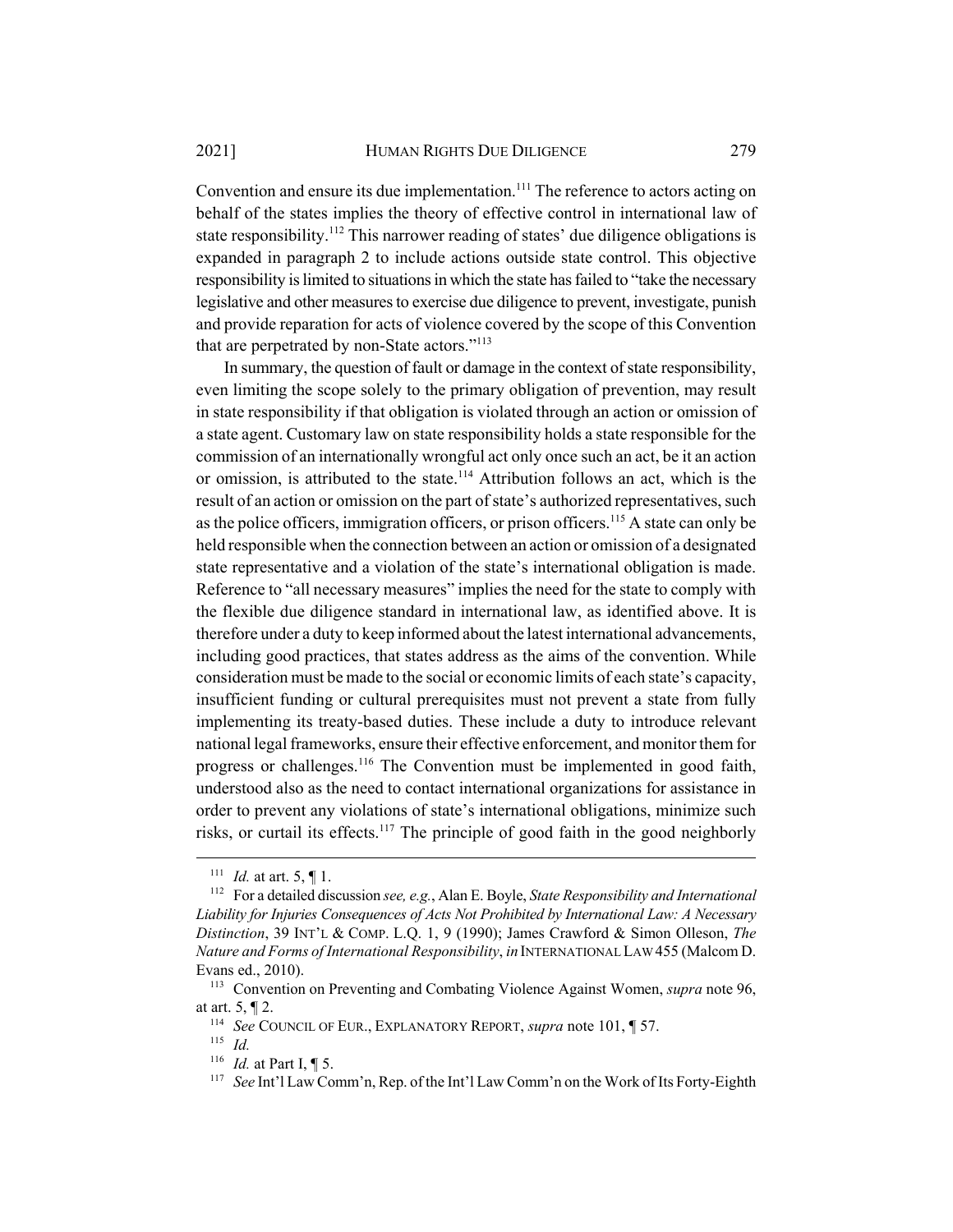relations principle implies that the duty to take preventive measures is to be complemented by the explicit premise of good faith rather than being an absolute one. The duty applies only to activities within state jurisdiction and under its control. A state is not responsible for unpredictable occurrences or results from acts not prohibited by international law, even if carried out under its jurisdiction or control. Moreover, a state is not obligated to take preventive measures against "clandestine activities" which it has no opportunity to learn of, as long as the state engages the appropriate available resources.<sup>118</sup> Anything below this level of care however should be viewed as a failure to act with due diligence and, therefore a violation of Article 5 in the context of a specific duty imposed by the convention.

#### 3. Non-state Actors

As noted above, states are not directly responsible for the actions and omissions of private individuals. State responsibility is directly linked to acts of states—it is their action or omission, when attributable, that can result in the state being held responsible for violating its international obligation. The duty to act with due care is the baseline for state responsibility for its omissions, resulting in the breach of an international duty. Particularly in the human rights law context, states are required to act with due care to prevent violations of individual rights by non-state actors within their jurisdiction or effective control. Using the same example, the Istanbul Convention reflects most explicitly this aspect of due diligence in Article 7 and Article 60. Under Article 7, states are obligated to ensure due respect of all the rights granted in the convention, including by non-state parties, though "comprehensive and coordinated policies". In light of this, national laws, regulations and policies must reflect the standards imposed by the Convention. National authorities must ensure effective enforcement of these vis-à-vis third parties within their jurisdiction or control. Only through such an approach can a holistic response to violence against women be ensured. Under paragraph 2 of Article 7, states are obligated to ensure adoption and implementation of relevant policies through "multi-agency co-operation".119 Due care with regard to ensuring compliance, including by non-state parties, requires states to acknowledge and implement good state practice in relevant areas, such as joint cooperation of law enforcement, judiciary, non-governmental organizations working in the field of women's rights as well as child protection agencies or other relevant parties. These can work together in providing risk assessments or safety plans, not just on voluntary a basis but based on enforceable normative guidelines.<sup>120</sup>

Session, art. IV, ¶ 1, U.N. Doc. A/51/10 (July 26, 1996).

<sup>118</sup> *Id.* at art. 22, ¶ 5.

<sup>119</sup> COUNCIL OF EUR., EXPLANATORY REPORT, *supra* note 101, ¶ 64.

 $120$  *Id.* 165.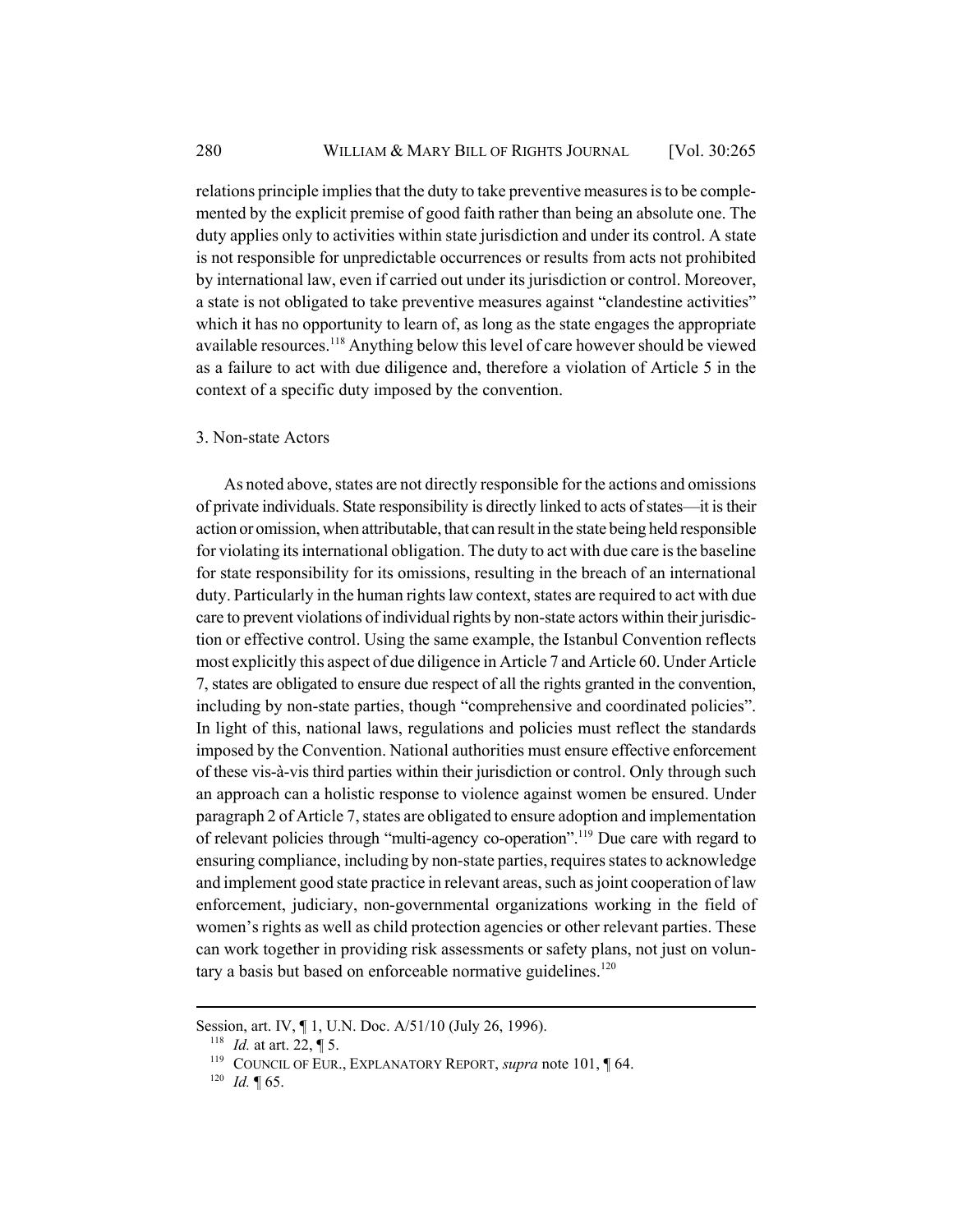Article 60 of the Convention complements this obligation to work together with non-state actors by reflecting the need to protect victims of gender-based violence in the case of asylum seekers.<sup>121</sup> While asylum laws reflect the principle of nondiscrimination, a gender-based approach to individual needs must be accommodated in relevant national normative and policy frameworks. A state acting in due care must therefore strike a balance in recognizing the unique needs of asylum seekers under threat from gender-based violence while ensuring fair and equitable access to safe and secure environment for all those fleeing conflict or persecution. Such an approach can be facilitated through interpretation and implementation of Article 1 section 2 of the 1951 Convention relating to the Status of Refugees, where violence against women is to be viewed as form of gender-related persecution.<sup>122</sup> Effective measures to properly recognize the threat of such violence, by providing reliable risk assessments and prevention plans, can only be accomplished through close cooperation of non-state actors. These can serve as sources of reliable information, but such cooperation can also be seen as due care in ensuring that non-state actors under state's jurisdiction or control refrain from facilitating, concealing, enabling, or factoring gender-related violence. This includes but is not limited to violence or harassment related to giving or receiving of dowry, female genital violence, home abuse or human trafficking.

Cooperation with non-state actors to prevent gender-based crime and prejudice also falls within the ambit of Chapter III of the same convention. Article 12 calls for states to "take necessary measures" to "promote changes in the social and cultural patterns of behavior of women and men with a view to eradicating prejudices, customs, traditions and all other practices which are based on the idea of the inferiority of women or on stereotyped roles for women and men."<sup>123</sup>

While paragraph 2 refers directly to introducing relevant "legislative and other measures",<sup>124</sup> in the context of Article 5 it should be read to include states' duty to monitor non-state actors for any possible activities that violated this provision. As an example, any non-state actor, whether commercial or operating not-for-profit, who initiates an information campaign, political campaign, or business approach in violation of the requirement to eradicate prejudices should face legal consequences. These need to be included in statutory law, whether criminal or civil. For example, within the consumer protection guarantees, and their interpretation must be in line with the overall aims and goals of the Convention. Negligence in identifying and prosecuting acts of prejudice by non-state actors, whether political parties, commercial entities, or educational institutions violates Article 12, in conjunction with Article 5, of the Convention.

<sup>121</sup> *Id.* ¶ 310.

<sup>122</sup> *Id.*

<sup>123</sup> Convention on Preventing and Combating Violence Against Women, *supra* note 96, at art. 12, ¶ 1.

<sup>124</sup> *Id.* at art. 12, ¶ 2.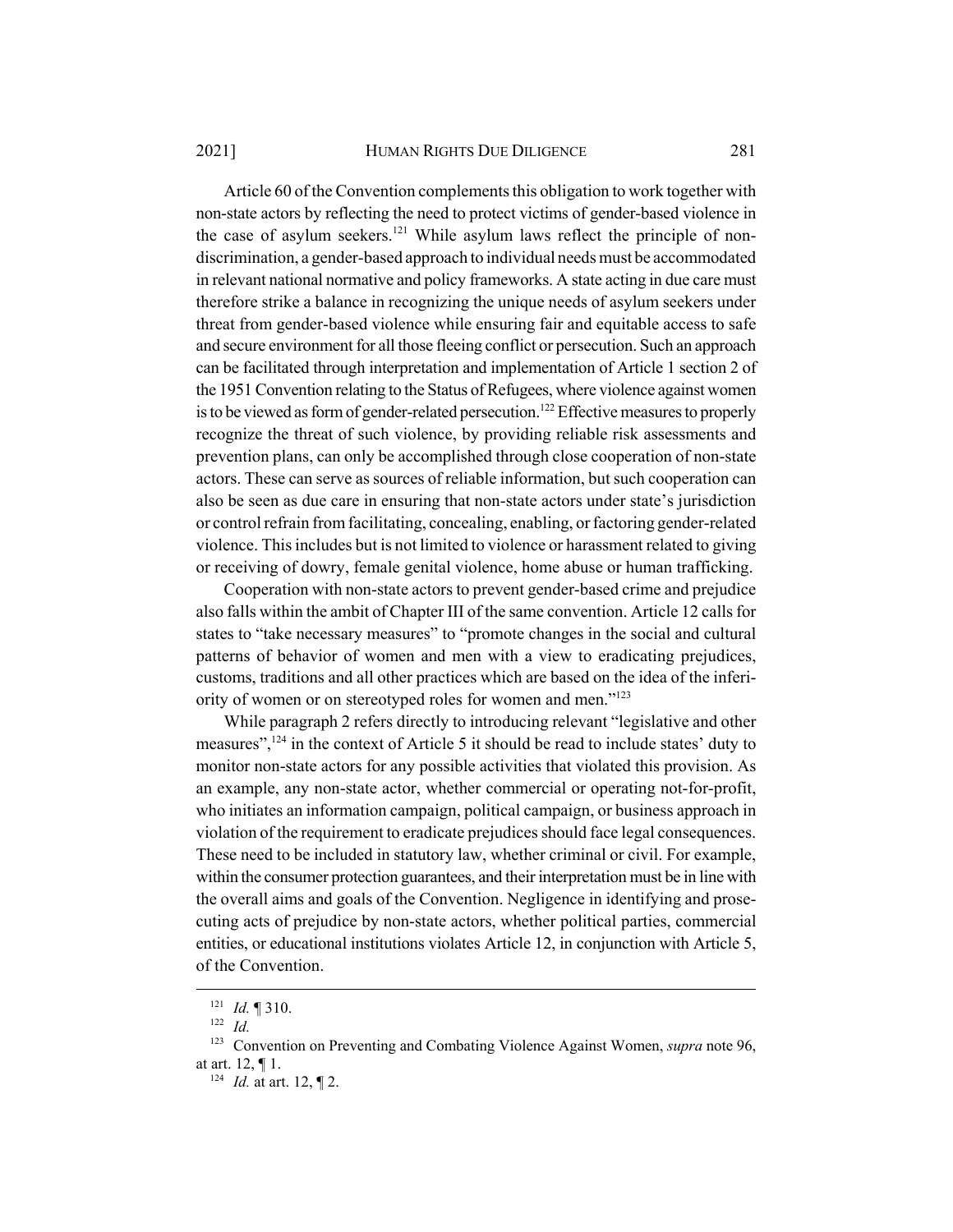The scope of states' obligations with regard to non-state actors is to be understood in line with Article 9 of the Convention, which refers to the roles and responsibilities of "Non-governmental organizations and civil society."<sup>125</sup> It obliges member states to "recognize, encourage and support . . . work of relevant non-governmental organizations and of civil society . . . in combating violence against women and establish effective co-operation with these organizations."<sup>126</sup> It is this last section of Article 9 that implies states' duties to support relevant non-state actors in advancing the goals of the convention. Any activity aimed at restricting the capabilities of these organizations, whether administrative, judicial, or financial, is in direct violation of states' duties.<sup>127</sup> In the context of Article 5 however, state support for organizations involved in the debate around gender-based violence, however they should fail to "combat" violence against women through their action—for example by praising gender biased societal roles—would be seen as grounds for state responsibility, and would violate Article 9 in conjunction with Article 5.

## 4. Prevention and Deterrence

Chapters II and III of the Istanbul Convention reiterate the duty of care with regard to preventing, protecting, prosecuting and redressing gender-based crimes. The "Prevent, Protect, Prosecute, Redress" framework has been detailed in the 2006 Ertürk report, which reiterates due diligence for the purpose of mitigating genderbased violence.<sup>128</sup> According to the provisions of the aforementioned chapters and the Ertürk reports, prevention of gender-based crimes implies good faith and continuous care in introducing comprehensive and coordinated policies based on reliable data and updated risk assessments together with their enforcement.<sup>129</sup> The Convention refers to these tools as the "4Ps": "Prevention", "Protection", "Prosecution" and "integrated Policies".130 These are to be interpreted in line with Article 5 and Article 7, which obliges states to diligently introduce comprehensive and coordinated policies targeting gender-based violence. As explained in Section 1, the duty to act with due care is to be read in the context of individual economic and social capacities.<sup>131</sup> Article 8, however, obliges member states to ensure proper financial and human

<sup>131</sup> *Id.*

<sup>&</sup>lt;sup>125</sup> *Id.* at art. 9, ¶ 1.

<sup>126</sup> *Id.*

<sup>127</sup> *Id.* at art 5, ¶¶ 1–2.

<sup>128</sup> *Compare* Yakin Ertürk (Special Rapporteur on Violence Against Women), *Its Causes and Consequences: Intersections Between Culture and Violence Against Women*, U.N. Doc. A/HRC/4/34 (Jan. 17, 2007), *with* Yakin Ertürk (Special Rapporteur on Violence Against Women), *Integration of the Human Rights of Women and the Gender Perspective: Violence Against Women*, U.N. Doc. UN E/CN.4/2006/.

<sup>129</sup> Ertürk, *supra* note 128.

<sup>&</sup>lt;sup>130</sup> COUNCIL OF EUR., EXPLANATORY REPORT, *supra* note 101, **[1]** 63, 12.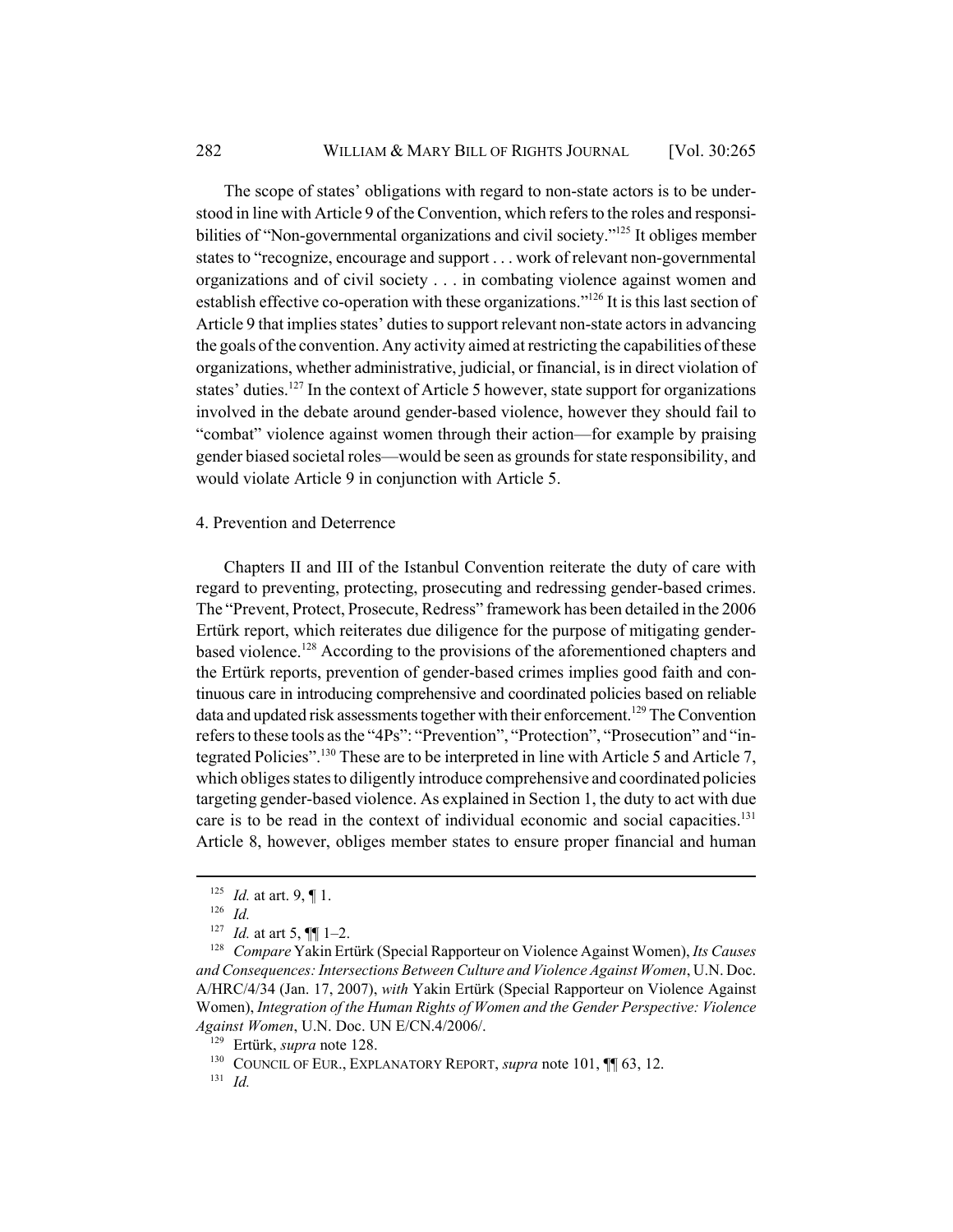resources for activities of relevant public bodies as well as for the cooperation with non-state actors.<sup>132</sup>

While member states present individual approaches to government funding for non-governmental organizations, Article 5 in conjunction with Article 8, implies an obligation to the allocation of "appropriate" resources, that is those "suitable for the target set or measure to be implemented."<sup>133</sup> It should be noted, however, that as per the international law interpretation of the due diligence standard, economic constraints must not be the only prerequisite for limiting support to policies aimed at combating gender based violence.

Enacting the due care standard in light of local circumstances, as reiterated in Chapters II and III as well as in the Ertürk reports, states must ensure: active awarenessraising measures (Article 13), education (Article 14), professional training (Article 15), preventive intervention and treatment programs (Article 16), as well as ensure participation of the private sector and the media in these initiatives, in line with the duty to ensure comprehensive efforts aimed at meeting treaty aims (Article 17). As per the provision of Chapter III, protection and support on behalf of state parties includes but is not limited to ensuring access to information about crime mitigation and victim support (Article 19), access to support services (Article 20), assistance in individual and collective complaints (Article 21), as well as specialist support services (Article 22). The specific measures to be implemented as parts of these due care efforts include: access to victim shelters, telephone helplines, psychological and legal support for victims of sexual violence, and child witnesses to be complemented with up-to-date, reliable reporting on criminal statistics and mitigation measures, to be done by trained professional (Articles 23 through to 28, respectively). All of this falls under the general obligation to act with due care in the specific context of gender-based discrimination and violence.

#### 5. The Question of Jurisdiction

While the concept of due diligence has been relatively well identified in international law, the pragmatic question, which usually follows with its implementation, concerns is the one on the limits of state obligation. These should be relatively easy to answer with the reference to international jurisdiction and its principles. However, there is, however, no binding international accord on principles of state jurisdiction in international law and their application across international policies. Jurisdiction is the natural consequence of countries exercising their sovereignty as a unique, constitutive element of statehood, granting each of them the exclusive right to decide over individual's, actions and events within their territory or control. State sovereignty is understood as a unique competence to decide over its own affairs.<sup>134</sup> Originally

<sup>132</sup> *Id.*

<sup>133</sup> *Id.* ¶¶ 67, 12.

<sup>134</sup> Tania Voon, *Multinational Enterprises and State Sovereignty Under International Law*, 21 ADEL. DEL. L. REV. 219, 223–24 (1999).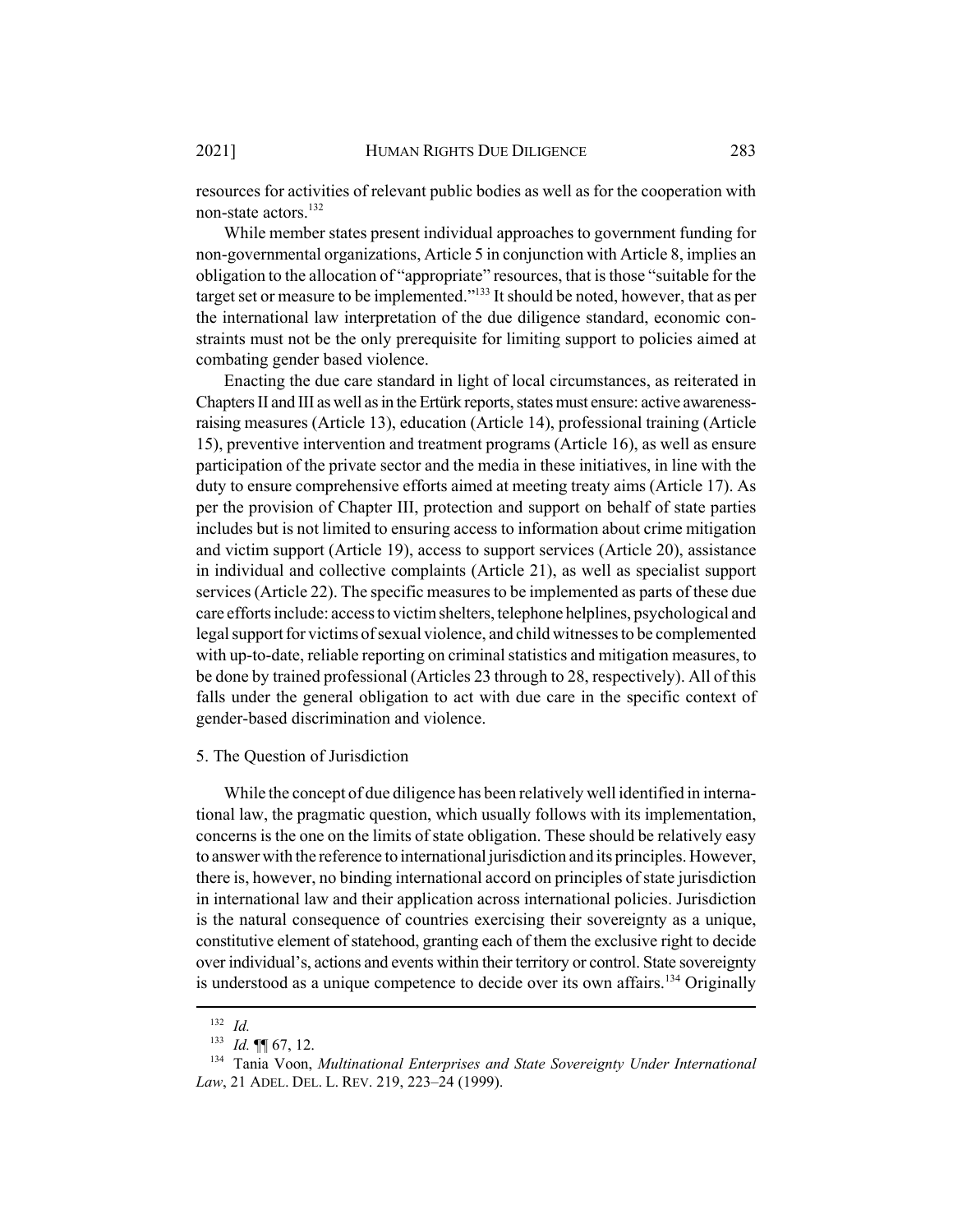a concept derived from the 1648 Westphalian accord, it was designed to allow communities to manage their own interests according to what was perceived as the common interest of the state, separate and superior from those of the king or the community itself.135 This notion, drafted to meet the current needs of the conflicted European continent, was well reflected by "raison d'état" (national interest)—a notion designating the need to protect the overall interests of a given nation rather than those of the king or a specific group within the community. In the twenty-first century, the Westphalian concept of sovereign states or its later reiteration of sovereignty of "nation-states" no longer applies.<sup>136</sup> The development of international law as a safeguard for collective peace, security, stability, and globalized economic interest was granted priority over individual interest for purely pragmatic reasons. *Pacta sunt servanda*, the fundamental principle of international law for contracts to be obeyed, can be justified with the collective interests of states to ensure a level playing field among all world's actors. "Sovereignty" is being replaced by its derivatives, such as "shared sovereignty," and amended to a much narrower scope with such international law instruments such as peremptory norms or humanitarian intervention.

Specific territories have enforced sovereignty differently, reflecting historical developments, their own unique culture, history, and enforcement capacity.<sup>137</sup> Yet it has always included states' exclusive prerogatives to enact, interpret, and enforce laws, respectively referred to as its legislative, judicial, and executive jurisdiction.<sup>138</sup> This exclusive competence is most frequently implemented over persons and events located within national territory, it can however also be exerted outside states' national borders. This is referred to as extraterritorial jurisdiction. While there is no single binding international catalogue or treaty framing the rules of exercising jurisdiction, court decisions and legal scholarship have identified six key principles often used by states when justifying their expectation of being able to regulate or adjudicate certain acts or events, also outside their borders.<sup>139</sup> State jurisdiction is therefore determined by general principles regulating the manner of exercising jurisdiction that has been "adopted without objections or complaints" from other parties and across international treaty based regimes.<sup>140</sup>

<sup>135</sup> *See generally* Roy Balleste & Joanna Kulesza, *Signs and Portents in Cyberspace: The Rise of Jus Internet as New Order in International Law*, 23 FORDHAM INTELL.PROP.,MEDIA, & ENT. L.J. 1311, 1316–19; *Peace Treaty between the Holy Roman Emperor and the King of France and their respective Allies*, YALE L. SCH.: THE AVALON PROJECT, http://avalon .law.yale.edu/17th\_century/westphal.asp [https://perma.cc/4BSC-R435].

<sup>136</sup> Juliane Kokott, *States, Sovereign Equality*, *in* THE MAX PLANCK ENCYCLOPEDIA OF PUBLIC INTERNATIONAL LAW 6 (Heidelberg and Oxford University Press 2013).

<sup>137</sup> *See, e.g.*, HANS KELSEN, PRINCIPLES OF INTERNATIONAL LAW 207 (The Lawbook Exchange 2002).

<sup>138</sup> *See* Michael Akehurst, *Jurisdiction in International Law*, 46 BRIT. Y.B. INT'L L. 145 (1972–1973).

<sup>139</sup> *Id.* at 147.

<sup>140</sup> *See, e.g.*, The Case of S.S. Lotus (France v. Turkey) (The *Lotus* Case), Judgment, 1927 P.C.I.J. (ser. A) No. 10,  $\P$ . 45, 46 (Sept. 7) ("Now the first and foremost restriction imposed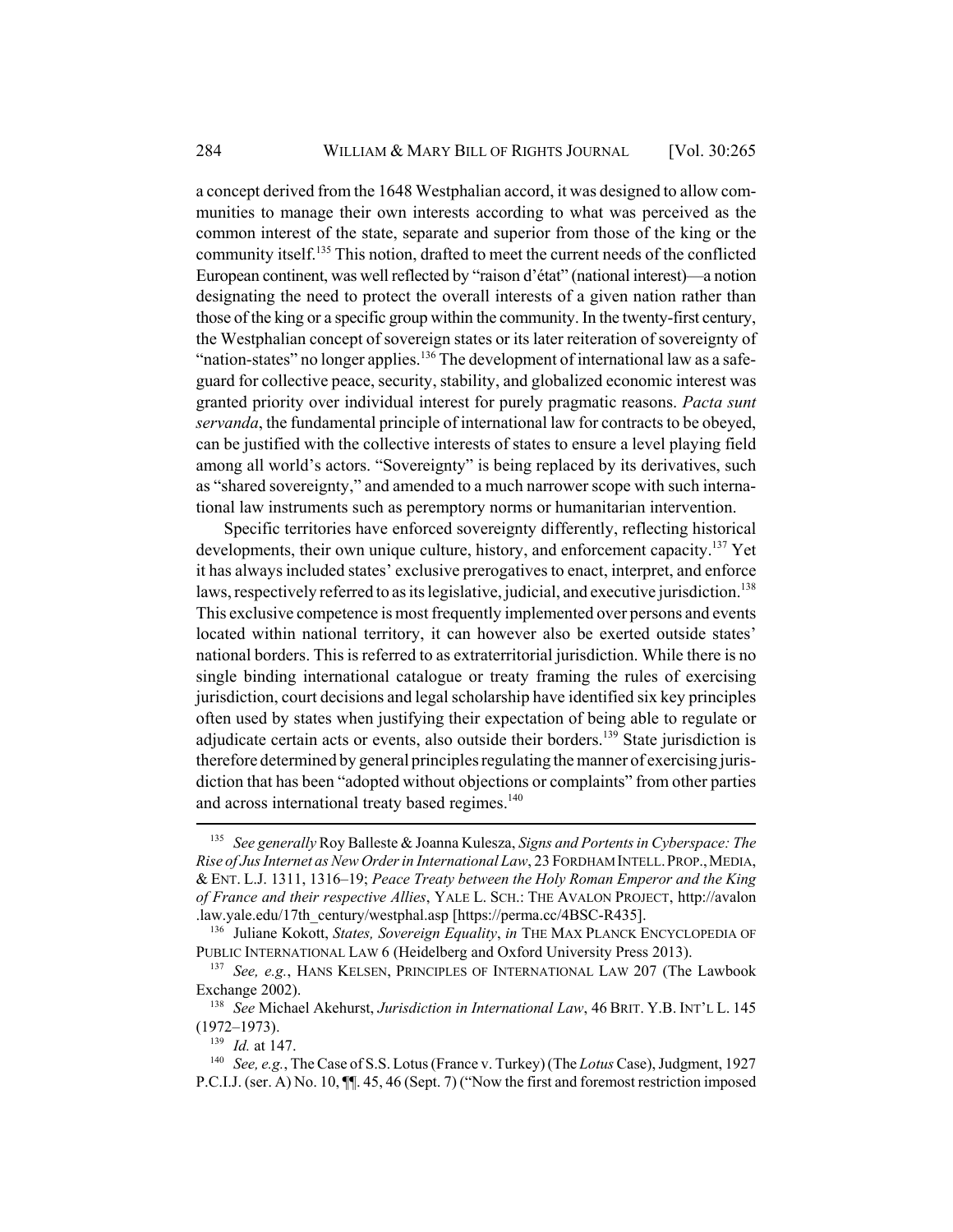## 6. Jurisdiction as a Principle in International Law

General principles of jurisdiction principles are reflected in individual jurisdictional regimes, such as environmental or human rights law and treaties and customs they have been founded on. These normative frameworks are adapted and applied respectively to each state's capacity to establish norms (prescriptive jurisdiction), enforce them (executive jurisdiction), and adjudicate violations (judicial jurisdiction). The matrix of territorial, personal, and effective grounds for state's exercising jurisdiction as a facet of their sovereignty can be identified in a set of principles reflected, fully or in part, in all relevant international documents and accompanying practice. In order of frequency of their application, one can identify six jurisdictional principles, which include: (1) subjective territorial jurisdiction; (2) objective territorial jurisdiction, also known as effective jurisdiction; (3) active personal jurisdiction; (4) passive personal jurisdiction; (5) protective jurisdiction and (6) universal jurisdiction.<sup>141</sup>

Territorial jurisdiction, in its most narrow reiteration and at times referred to as subjective territorial jurisdiction, implies states' exclusive competence to regulate activities and events within their territorial borders.<sup>142</sup> As noted above, this is done through adjudication and enforcement of laws. According to this principle, jurisdiction in its prescriptive, executive, or judicial form cannot reach beyond state borders and as such is the most specific and concise approach to sovereignty. This principle usually serves as the primary and fundamental rule of any normative activity of a state. Any restriction on this emanation of state sovereignty can only result from international law, such as humanitarian or human rights law, e.g. prohibiting discrimination. This specific aspect of territorial jurisdiction supports the implementation of the rule of law principle, where actions within a state's territory and in accordance with its national laws may be in breach of international legal standards.<sup>143</sup>

States may also act however when an act or event is outside their territorial borders, but its impact or result happens to fall within them. This precondition for exercising authority is usually referred to as effective jurisdiction, although it is an

<sup>142</sup> *Id.*

by international law upon a State is that—failing the existence of a permissive rule to the contrary—it may not exercise its power in any form in the territory of another State. In this sense jurisdiction is certainly territorial; it cannot be exercised by a State outside its territory except by virtue of a permissive rule derived from international custom or from a convention. It does not, however, follow that international law prohibits a State from exercising jurisdiction in its own territory, in respect of any case which relates to acts which have taken place abroad, and in which it cannot rely on some permissive rule of international law."). *See also* A. Bos, *The Extraterritorial Jurisdiction of States: Preliminary Report*, 65(1) Y.B. THE INST. OF INT'L L. 39 (1993) (naming discretional assessment the essence of jurisdiction).

<sup>141</sup> B.J. George, Jr., *Jurisdictional Bases for Criminal Legislation and Enforcement*, 4 MICH. J. INT'L L. 3, 3–4 (1983).

<sup>143</sup> *See, e.g.*, CJM Safferling, *German Participation in the Nuremberg Trials and Its Implications for Today*, *in* THE NUREMBERG WAR CRIMES TRIAL AND ITS POLICY 41 (Beth A. Griech-Polle ed., Nomos 2020).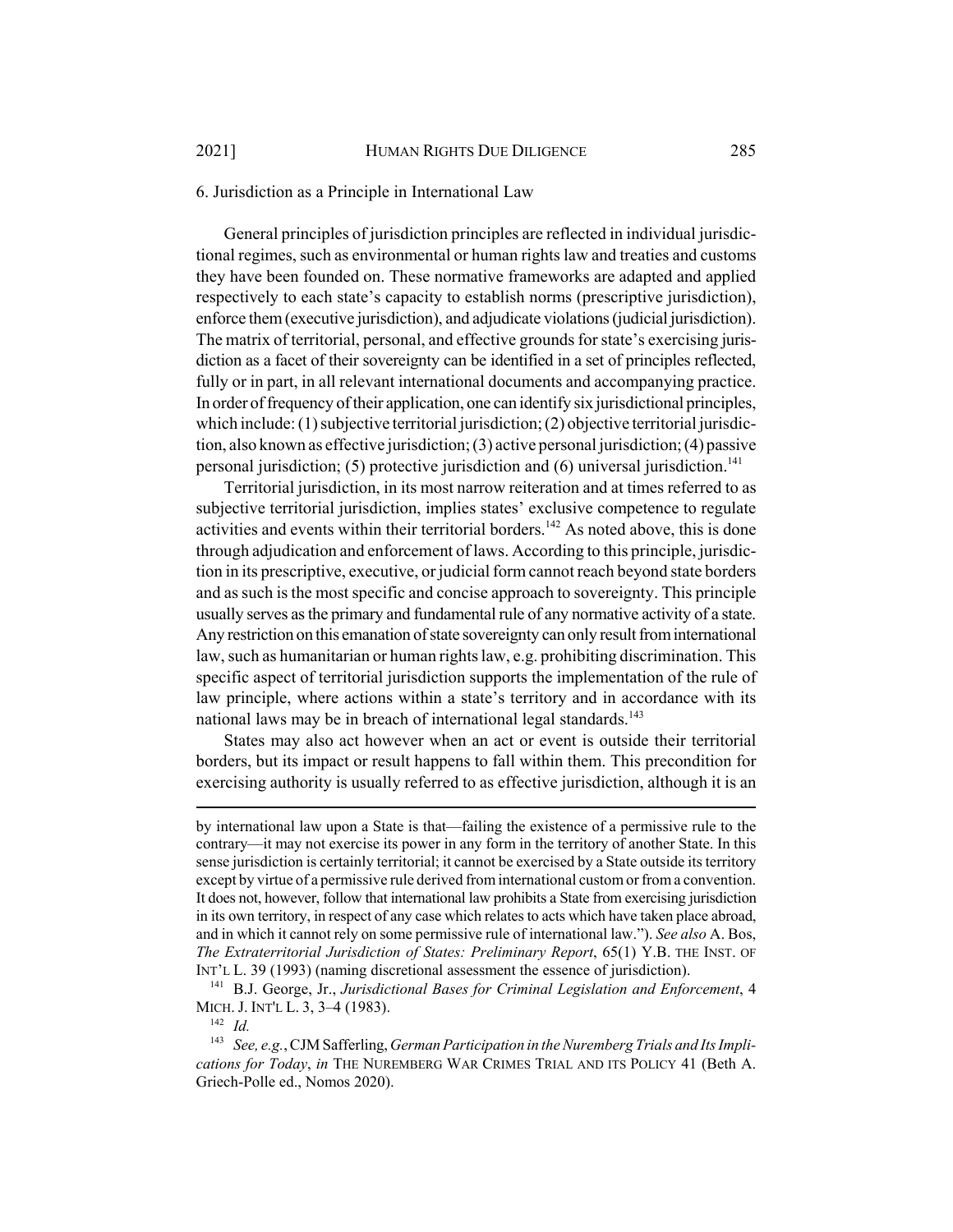extension on the notion of territoriality.<sup>144</sup> This principle can be applied with regard to external events that allow for criminal persecution of cross-border torts or crimes with substantial effects within state territory.

The principle of personal jurisdiction complements the two identified above by allowing a state to act outside its territory with regard to its nationals residing, temporarily or permanently, abroad. It is the principle usually referenced when states exercise diplomatic care or with regard to individuals' duties. In the latter case, personal jurisdiction can be evoked when enforcing tax or criminal laws against citizens residing abroad, though in the criminal case only when the precondition of double penalty is met, and the enforcement is supported by effective bilateral agreements. This way of referencing nationality for a state to exercise its authority can be described as "active" personal jurisdiction as it targets the "actor" behind a given event or occurrence.

Complementarily, there is also the passive personal jurisdiction, which is based on a link between the national who had fallen victim to a violation while abroad. Up until the early twenty-first century, states were reluctant to include passive personality principle into the array of applicable jurisdictional norms, primarily for diplomatic reasons. They found it unsuitable to imply that a state, within whose territorial jurisdiction the individual had found themselves and suffered harm, was falling short of its duty of protection and/or persecution of the crime.<sup>145</sup> For this reason the use of passive personal jurisdiction was limited to cases of hostage taking,146 offences against diplomatic personnel,<sup>147</sup> and torture.<sup>148</sup>

Yet as the threat of terrorist attacks increased, more states found it justifiable to reach beyond their territories to seek justice for their nationals who had fallen victim to terrorist crimes abroad. This surge in terrorist motivated crimes was accompanied by certain states' reluctance to persecute relevant crimes and prosecute culprits.<sup>149</sup>

<sup>144</sup> *See, e.g.*, The *Lotus* Case, 1927 P.C.I.J. at ¶ 95 (J. Loder, dissenting) ("Turkey, having arrested, tried, and convicted a foreigner for an offence which he is alleged to have committed outside her territory, claims to have been authorized to do so by reason of the absence of a prohibitive rule of international law"); MICHAEL HIRST, JURISDICTION AND THE AMBIT OF THE CRIMINAL LAW 45–47 (L. Henkin ed. 2003); RESTATEMENT OF THE LAW (FOURTH): FOREIGN RELATIONS LAW OF THE UNITED STATES, § 402(d) (AM. L. INST. 2018).

<sup>145</sup> On the international law principle of protection of aliens, *see, e.g.*, J.L.BRIERLY, THE LAW OF NATIONS: AN INTRODUCTION TO THE INTERNATIONAL LAW OF PEACE, 276–304 (6th ed. 1963) (discussing the "Limitation upon a State's Treatment of Aliens"); CRAWFORD,*supra* note 40, at, 542–45.

<sup>&</sup>lt;sup>146</sup> G.A. Res. 146 (XXXIV), 34th Sess., Supp. No. 46, International Convention Against the Taking of Hostages, U.N. Doc. A/34/46 (1979).

<sup>&</sup>lt;sup>147</sup> Convention on the Prevention and Punishment of Crimes Against Internationally Protected Persons, Dec. 14, 1973, 1035 U.N.T.S. 167.

<sup>&</sup>lt;sup>148</sup> Convention Against Torture and Other Cruel, Inhuman or Degrading Treatment or Punishment, Dec. 10, 1984, 1465 U.N.T.S. 85.

<sup>149</sup> For the "unwilling and unable" doctrine, *see, e.g.*, Niaz A. Shah, *The 'Unwilling' and 'Unable' Test in International Law: The Use of Force against Non-State Actors in Pakistan and Afghanistan*, 4 ASIAN Y.B. HUM. RTS. & HUMANITARIAN L., 109–38 (2020).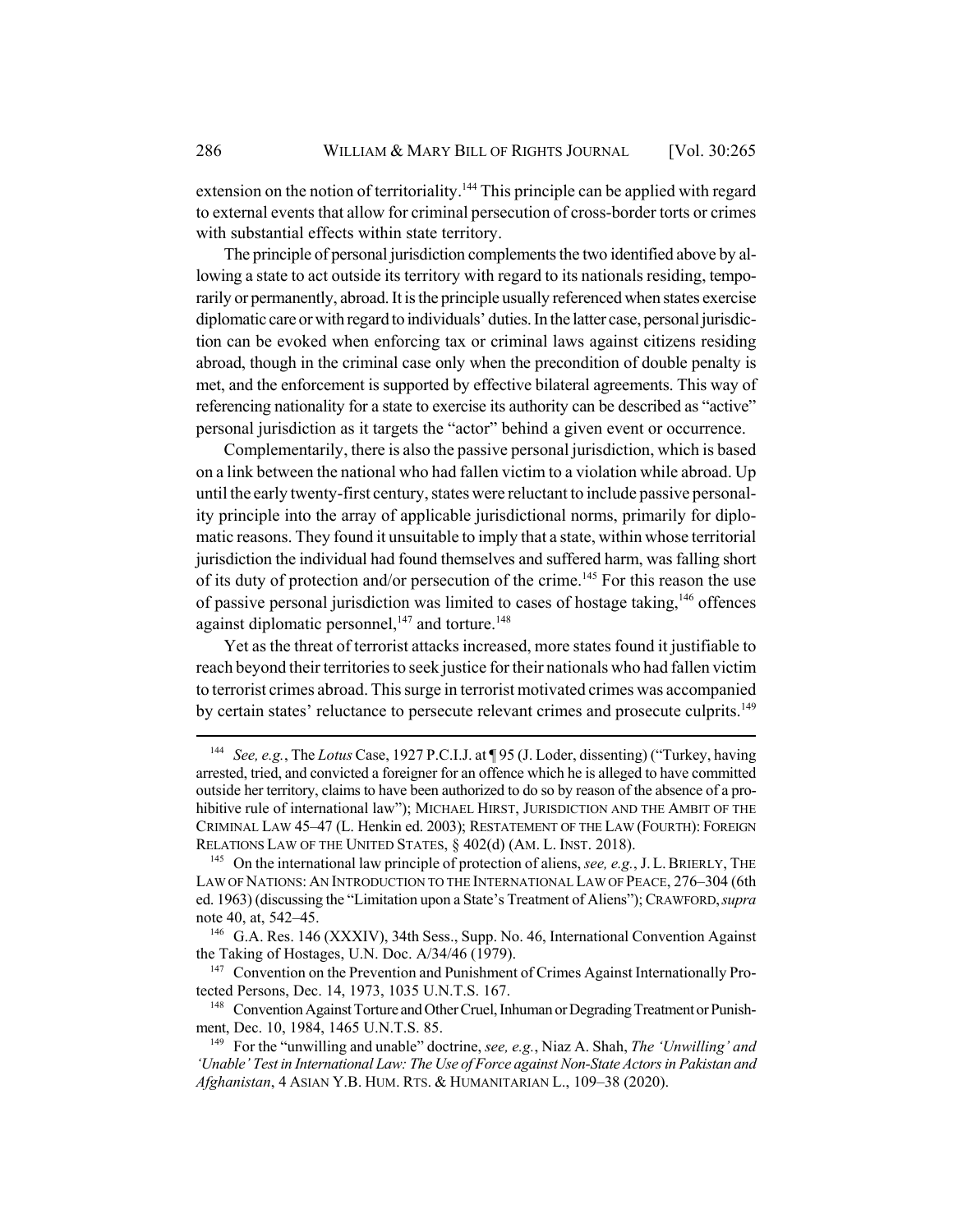Similar reasons can be evoked for the increase in references to the principle of protective jurisdiction, allowing a state to act when there is a reasonable suspicion of a direct threat to its vital interests arising from acts or omissions outside its territory. The leading case exemplifying this principle was the joint US/UK intervention in Iraq in 2003, aimed at identifying and defeating nuclear weapons possessed by Baghdadi authorities, causing a direct threat to the national security interests of the respective countries.150 While disputed for its scope, criteria and application, the principle of protective jurisdiction holds a well-established place in international legal scholarship and practice.

To complete this brief summary of international jurisdictional principles, universal jurisdiction must be mentioned. Dating back to medieval times and based on the universal consent on the need to prosecute maritime piracy as harmful to the safety and economic benefit of all sovereigns, universal jurisdiction allows for the persecution of certain categories of crimes recognized as most grave and detrimental to international peace and security.151 While the catalogue of crimes under universal jurisdiction are non-exclusive, under international treaties it applies to crimes covered by international criminal law with the Rome Statute of the International Criminal Court defining them in much detail.<sup>152</sup> Universal jurisdiction has also been mentioned as applicable to some categories of terrorist crimes, just to such international treaties aimed at ensuring maritime or air traffic security.<sup>153</sup> While significantly limited in scope, universal jurisdiction allows for the persecution of individuals who are suspected of having committed any crime within this category by any national court or relevant international tribunal. Human rights law violations fall within the ambit of universal jurisdiction as per specific provisions of international humanitarian law and the ICC Statute.<sup>154</sup>

#### 7. Jurisdiction Under International Human Rights Law

Human rights treaties provisions are not the only normative framework applicable to the issue at hand. Referring to the example used above, the Istanbul Convention

<sup>150</sup> *See* Iain Cameron, *International Criminal Jurisdiction, Protective Principle*, *in* MAX PLANCK ENCYCLOPEDIA OF INTERNATIONAL LAW (2007) (referring to the 'protective principle' (Staatsschutzprinzip) as a "principle of international criminal jurisdiction permitting a State to grant extraterritorial effect to legislation criminalizing conduct damaging to national security or other central State interests"); *see also* THE IRAQ WAR AND INTERNATIONAL LAW 23–34 (Philip Shiner & Andrew Williams eds. 2008); MARC WELLER,IRAQ AND THE USE OF FORCE IN INTERNATIONAL LAW (2010).

<sup>151</sup> *See* THOMAS HEEBØLL-HOLM,PORTS,PIRACY, AND MARITIME WAR, 192–94 (Brill 2013).

<sup>&</sup>lt;sup>152</sup> Rome Statute of the International Criminal Court, U.N. Doc. A/CONF.183/9 (1998) [hereinafter Rome Statute].

<sup>153</sup> J. Jin & E. Techera, *Strengthening Universal Jurisdiction for Maritime Piracy Trials to Enhance a Sustainable Anti-Piracy Legal System for Community Interests*, 13 SUSTAIN-ABILITY, 13 (2021).

<sup>154</sup> *See generally* Darren Hawkins, *Universal Jurisdiction for Human Rights: From Legal Principle to Limited Reality*, 9 GLOB. GOVERNANCE 347 (2003).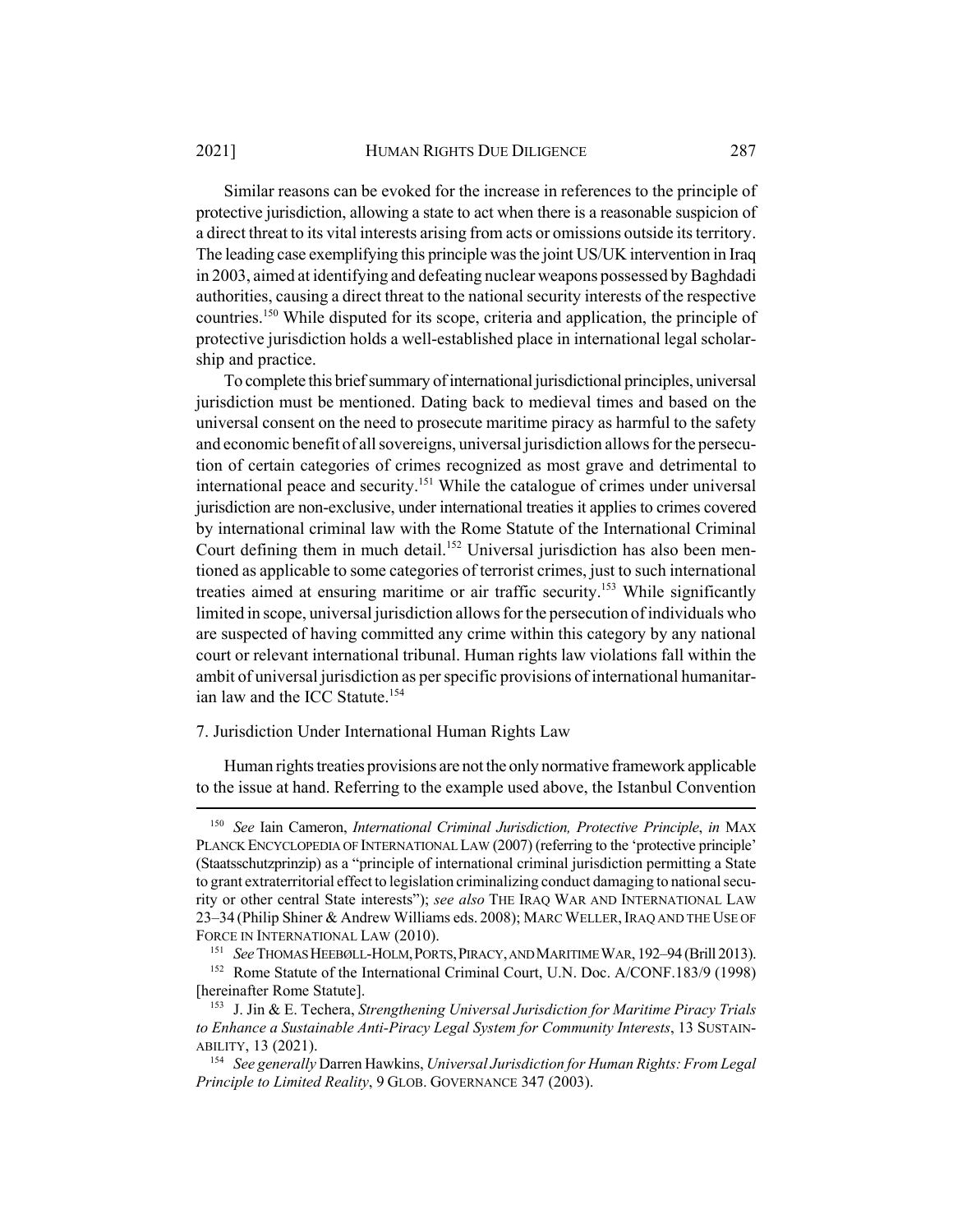is part of the Council of Europe's framework for human rights protection, its provisions need to be interpreted in line with relevant treaties such as the, for example, the European Convention on Human Rights as well as other relevant treaties. Should those include jurisdictional provisions, which can be applied to specific gender-based crime as per their circumstances, relevant safeguards are to be activated, while access to comprehensive and comprehensible information must be ensured to potential victims. Once national legal remedies have been exhausted, those who have fallen victim to individual offences are in disposal of recourse to regional and international treaty-based complaints procedures. Reaching beyond the CoE treaties, victims can use procedures enshrined in international organization efforts, for example, such as the 1979 UN Convention on the Elimination of All Forms of Discrimination against Women and specified in the recommendations of the Committee on the Elimination of Discrimination against Women.<sup>155</sup>

The 1998 Rome Statute of the International Criminal Court (ICC) introduced the first universally implementable binding treaty to pursue perpetrators of the gravest international crimes, implementing the principle of universal jurisdiction.<sup>156</sup> Building upon the experience of temporary criminal courts from 1948 onward, it reinstates a catalogue of offences covered by universal jurisdiction. Although it has only been implemented only by 60 parties thus far, it serves as the ultimate reference for identifying criteria for universal jurisdiction over gender-based crimes. As noted above, victims of gender-based crimes—as per the Istanbul Convention—are to be informed also of other avenues for international recourse of the crimes, to which they have fallen victim to. The universal jurisdiction of the ICC, as per Article 5 of the Rome Statute, can be implemented over the crime of genocide, crimes against humanity, as well as war crimes. $157$ 

The Rome Statute includes provision on a broad range of sexual and genderbased crimes. These explicitly include proscribing rape, sexual slavery, enforced prostitution, forced pregnancy, enforced sterilization, and any other form of sexual violence committed as war crimes and crimes against humanity.158 The key category of "gender" is defined for the purpose of this treaty and constitutes a ground for qualifying a crime against humanity for persecution.<sup>159</sup> Under the Rome Statute, sexual and gender-based crimes may be considered within the jurisdiction of the ICC granted they meet the criteria set for acts of genocide, other crimes against humanity, or war crimes. Should this be the case, the ICC Rules of Procedure and Evidence are to be applied, including the right to individual prosecution of suspects.<sup>160</sup> Cases of complementary jurisdiction between the CoE Istanbul Convention and the Rome Statute

<sup>&</sup>lt;sup>155</sup> Convention on the Elimination of All Forms of Discrimination Against Women, Dec. 18, 2979, 1249 U.N.T.S. 13.

<sup>156</sup> *See* Rome Statute, *supra* note 152.

<sup>157</sup> *Id.*

 $\frac{158}{159}$  *Id.* 

*Id.* 

<sup>160</sup> *Id.*